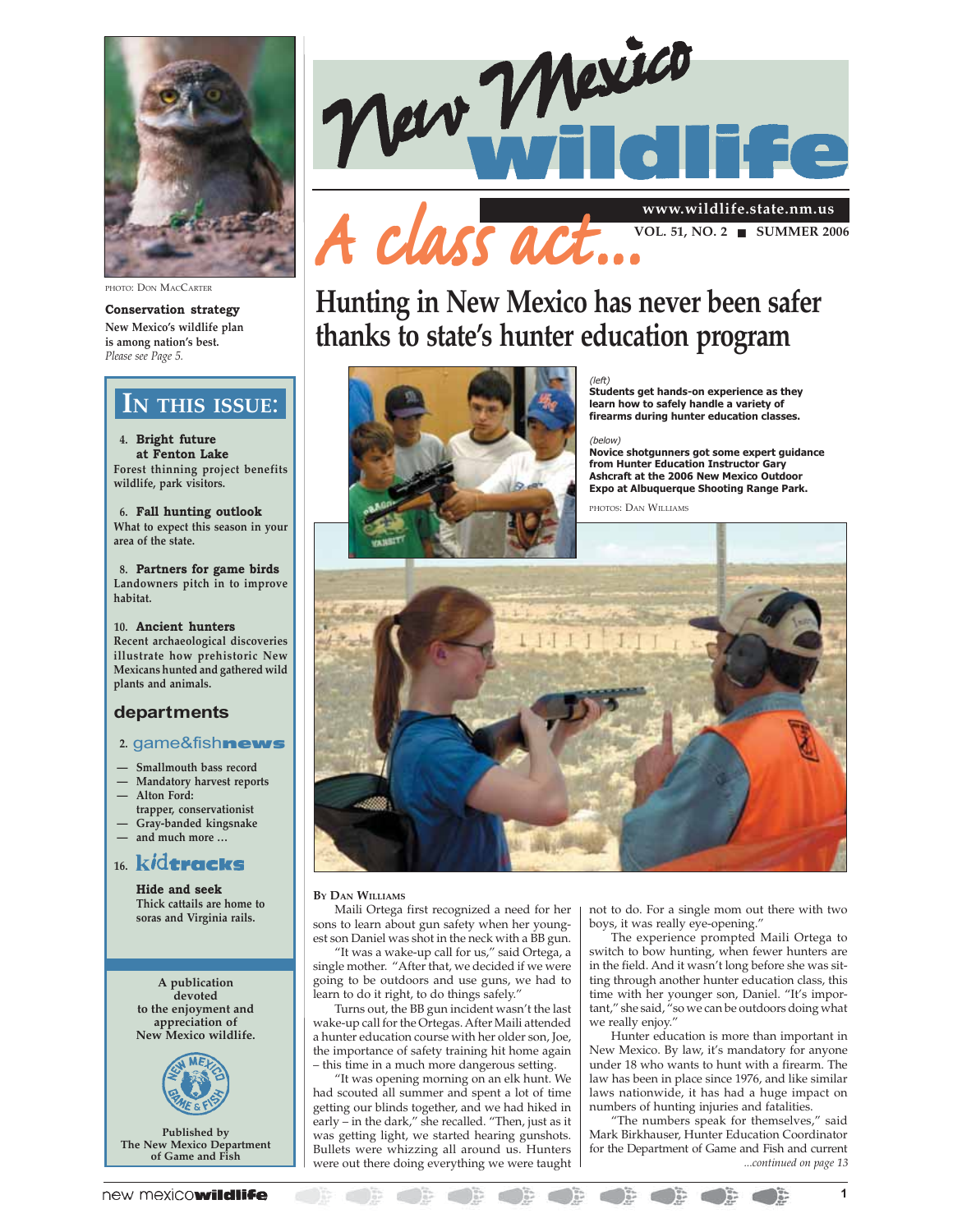# game&fish**news**

# **Alton Ford, 78 Lifelong tracker, conservationist**

### **BY DAN WILLIAMS**

Alton Ford rarely met a coyote he couldn't catch, a lion he couldn't track, or a person he couldn't call his friend. The lifelong trapper, hunter and conservationist had a way of making lasting impressions everywhere he went.

"Alton had a way about him that caused people to respect him," said Bill Huey, who was Department of Game and Fish Director in 1975, when Ford became manager of the Red Rock Wildlife Area. "Anyone who knew Alton knew him as a good friend. He was a sterling character."

Alton Ford died Monday, April 24, in Red Rock, where he lived and worked most of his 78 years. He is survived by his wife, Anita, and three sons. He will be remembered by almost everyone who met him, especially those lucky enough to hear his colorful stories about trapping, hunting and people in southwestern New Mexico.

Ford was born May 5, 1927, in Silver City, one of a long line of ranchers, farmers, hunters and trappers who settled in southwestern New Mexico as homesteaders in the late 1800s. A frequent visitor to his grandfather's ranch in Red Rock, it wasn't long before young Alton discovered his passion: tracking animals. It was an activity he pursued the rest of his life.

"All my education has been from my experience tracking," Ford said during a 2003 interview. "Of everything I've done – everything that's amounted to anything – tracking has been the most important part of it."



### **Alton Ford spent much of his life protecting New Mexico's desert bighorn sheep.**

PHOTO: CHARLES M. BOGERT

Assistant Department Director Homer Pickens hired 21-year-old Ford in 1948 as a mountain lion hunter and trapper in the Big Hatchet Mountains. For \$200 a month, he was to protect the state's native desert bighorn sheep herd from predators. At that time, Department employees in the field were either trappers or law enforcement officers.

A World War II U.S. Army veteran, Ford was called to serve again in 1953 and was stationed in

Austria for two years. When he returned to New Mexico, he took a job trapping for the U.S. Fish and Wildlife Service. Five years later, he rejoined the Department of Game and Fish, where he worked as a trapper and Red Rock Wildlife Area manager until his retirement in 1987. After he retired, he continued working for the Department as a contractor at Red Rock.

Huey said he remembers Ford as an articulate story teller and a dedicated conservationist.

"He was an outstanding person who had the most acute ability of reporting facts of anybody I knew," Huey said. "When he saw something, he knew just how to communicate its relevance.

The Department of Game and Fish was fortunate to have interviewed Alton Ford on video in 2003 as part of a project to preserve the agency's history. Here are some snippets from that interview:

*On being a good tracker:* "You need a pretty good eye…

and a real curious mind." *The smartest animals:*

"There are some smart ones of all species, but coyotes are the smartest. It makes no difference what you do; a coyote is going to know you were there. The trick is not to let them know you've set a trap."

*On Mexican wolves:* "Don't let them fool you; they'll kill everything they find…

Unlike coyotes, wolves will kill for the sport of it."

*Being a trapper most days, gold-panner on others:*

"We didn't get rich, but we

made a good living and really had a good time."

*About wildlife biologists:*

"One of the most dangerous things to wildlife is a biologist with a plan." *His hero: Elliott Barker (New Mexico*

*state game warden).* "He was a good hunter, a real outdoorsman and one of the first

really sincere conservationists." ■

NEW MEXICO DEPARTMENT OF GAME AND FISH

**Bruce Thompson** Director **Tod Stevenson** Deputy Director **Luke Shelby** Assistant Director for Resources **Patrick Block** Assistant Director for Support Services **Mike Sloane** Fisheries **R. J. Kirkpatrick** Wildlife Management **Dan Brooks** Law Enforcement **Martin Frentzel** Public Information and Outreach **Lisa Kirkpatrick** Conservation Services **Robert McGee** Information Services

**AREA SUPERVISORS**

Luis Rios / Las Cruces Lief Ahlm / Raton Roy Hayes / Roswell Brian Gleadle / Albuquerque

**STATE GAME COMMISSION**

**Leo Sims, Chairman** Hobbs

**Tom Arvas, Vice-Chairman** Albuquerque **Alfredo Montoya**

Alcalde **David Henderson**

Santa Fe  **M. H. "Dutch" Salmon** Silver City **Peter Pino**

Zia Pueblo **Terry Riley** Tijeras

### Providing New Mexico and its wildlife



*NEW MEXICO WILDLIFE* is published by<br>the Public Information and Outreach Di-<br>vision, New Mexico Department of Game and Fish. Contact *NEW MEXICO WILDLIFE* for per-

mission to reprint artwork, photographs or articles.

Printed by Target Graphics, Chattanooga, Tenn., under contract with the State of New Mexico. Printed in the United States.

### **Volume 51, Number 2**

**Lance Cherry** Chief of Publications **Dan J. Williams** Editor

**The Studio/Janelle Harden** Design and Production

**Letters may be sent to:** *NEW MEXICO WILDLIFE* P.O. Box 25112 Santa Fe, NM 87504-5112 Telephone (505) 476-8004





# Mandatory harvest reporting system starts this year for hunters, trappers

Beginning this year, all deer and elk hunters, and furbearer hunters and trappers in New Mexico will be required to report their harvest results or risk losing the ability to participate in the next season's special hunt drawings under a new system

adopted by the State Game Commission.

The New Mexico Hunter-Trapper Reporting System, approved at the Commission's May 25 meeting in Clayton, will improve the Department's ability to manage the

### What the new system will do for you:

- Improved harvest information will allow the Department to better estimate the hunting impact on our deer and elk herds.
- Accurate harvest information is a useful check of population estimates • Improved herd estimates will mean better management overall, and in some cases, more hunting opportunities.

### How will it work?

- All deer and elk hunters and furbearer hunters and trappers simply make a free phone call or access a special Web page and provide harvest information annually.
- Hunters provide their first and last name, date of birth and the last four digits of their Social Security number to identify themselves, and then
- provide answers to three or four questions about their hunts. A Feb. 15 deadline will ensure hunters provide their harvest information in time to allow them to successfully apply by the early April deadline for the big-game drawing.
- If hunters fail to provide harvest information, their applications will be rejected for any special draw hunts the following hunting season unless they pay a late fee (no more than \$20) and supply their hunt information. ■

state's wildlife and hunting opportunities. Typically, only one in four hunters returned harvest

questionnaires under the old system. Under the new system, everyone who is licensed or has a permit to hunt deer or elk must report the results of their hunting efforts by Feb. 15, 2007. Furbearer hunters and trappers must report their harvest results by March 31, 2007. License buyers who do not report will have applications for the following season's special hunt drawings rejected. Hunters who miss the deadline can still participate in the drawings if they report their harvest and pay a late fee.

Reporting harvest results will take only minutes by telephone or the Internet. Reports can be made online at www.newmexico-hunt.com after Oct. 1, 2006; or by calling toll-free, (888) 248-6866 after Jan. 3, 2007. Details will be supplied with all permits and licenses, published in rules and information booklets, and available on the Department of Game and Fish Web site, www.wildlife.state.nm.us. Those who report online may be eligible for special incentive hunt drawings. ■

**2 10 in the set of the set of the set of the set of the set of the set of the set of the set of the set of the set of the set of the set of the set of the set of the set of the set of the set of the set of the set of th**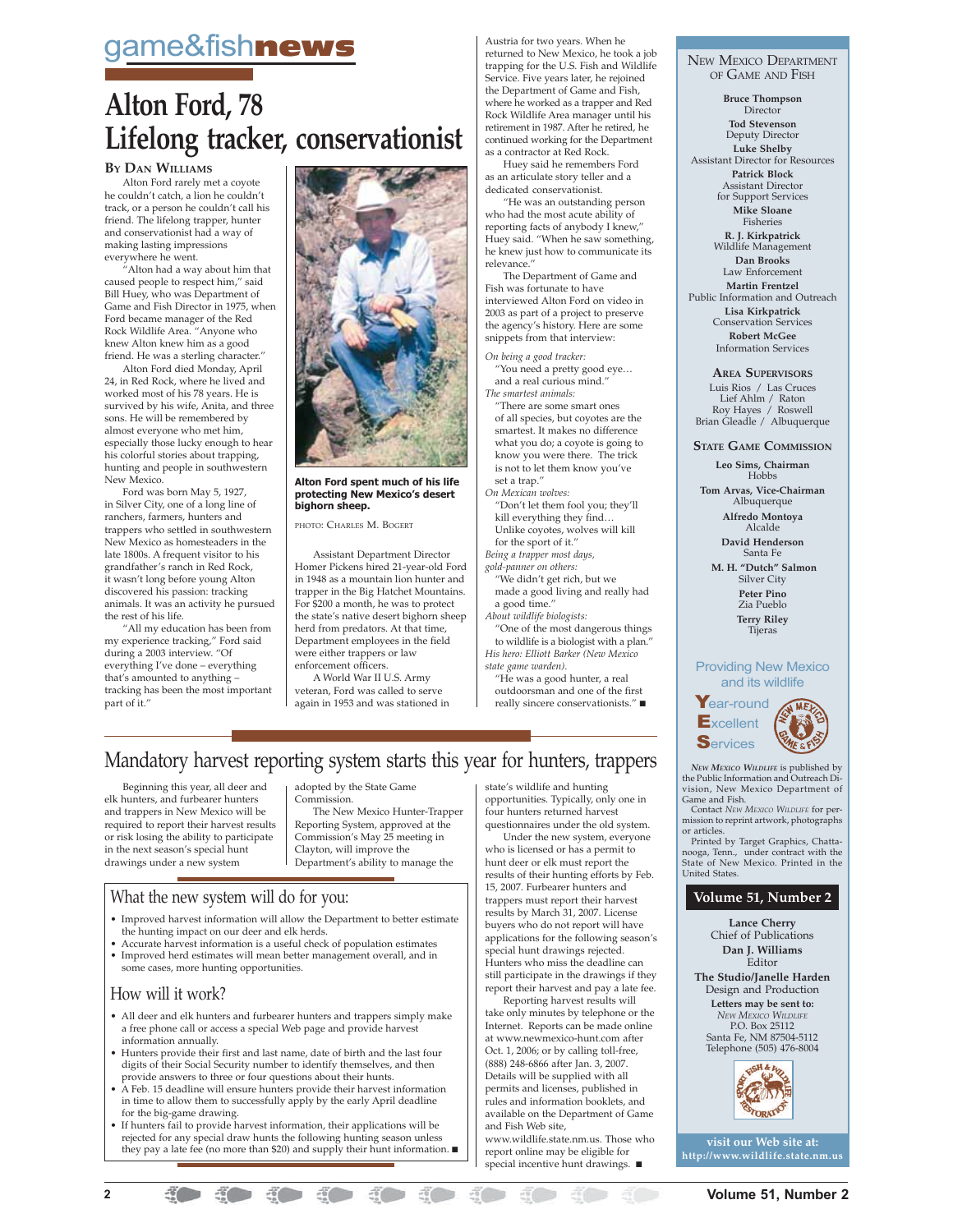## Report supports Governor Richardson's petition to protect N.M. roadless areas

The New Mexico Department of Game and Fish has released "Wildlife, Habitat, and Hunting: New Mexico's Roadless Areas," a 38-page report supporting Governor Bill Richardson's petition to protect the state's 1.6 million acres of roadless National Forest lands, and 100,000 acres of the Valle Vidal from future road construction.

The report illustrates the value roadless areas have on wildlife, recreation, the state's rural communities and New Mexicans' quality of life. Of the 1.6 million acres of roadless areas in New Mexico's six national forests, 351,000 acres are not currently protected from additional road building by existing forest plans.

"Our roadless wilderness areas are truly cherished by the people of New Mexico as well as people who come here to fish and hunt, Governor Richardson said. "Roadless areas create unique, valuable recreation opportunities – real back-country available to our hunters and anglers," Governor Richardson said.

The report emphasizes the effects backcountry roads have on wildlife habitat and ecosystems. It shows how roads, road-building and associated traffic create a cascade of adverse effects to the forest ecosystem, including sedimentation, reduced water quality, introduction of non-native plants and animals, and increased man-caused wildfires. It also provides facts about roadless areas and examples of their value, including how roadless areas nationwide: • Occur within 661 of the more than 2,000 major watersheds in the nation, providing clean, fresh water to thousands of communities and millions of people.

• Provide unique, high-quality hunting and fishing opportunities because they serve as core habitat areas for game animals and coldwater fish species.

• Contain essential habitat for more than 2,150 species of threatened, endangered, proposed and sensitive plant and animal species. • Furnish unique opportunities for human solitude and reflection.

"New Mexico's roadless areas promote ecological health in our watersheds," Department Director Bruce Thompson said. "Road building in these areas could result in degradation of water and habitat quality. Roadless areas support significant and complex wildlife communities. Without them, our hunting and angling opportunities will be dramatically diminished."

The Department's report can be seen at the Department's Web site, www.wildlife.state.nm.us. More information on the Governor's petition is available on the Heritage Forests Campaign site, www.ourforest.org. ■



**The gray-banded kingsnake is rare and attractive, making it one of the most popular snakes to keep as pets.**

PHOTO: **CHARLIE** PAINTER

Popularity threatens future of gray-banded kingsnake

As snakes go, the gray-banded kingsnake (*Lampropeltis alterna*) is downright pretty. So pretty, in fact, that it is one of the most popular North American snakes to keep as a pet.

Unfortunately, that popularity poses a threat to the species in New Mexico, where it is seldom seen in its native habitat in the far southeastern corner of the state. Because of its small population, limited habitat and secretive nature, only three graybanded kingsnakes have ever been confirmed in New Mexico. The snakes also are found in the Trans-Pecos region of West Texas, and in northern Mexico.

The gray-banded kingsnake is nocturnal and nonvenomous, and lives in desert hills and dry mountain slopes in rocky limestone areas. Small rodents and lizards are its primary

### Conservationist, biologist joins New Mexico Game Commission

SANTA FE – Terry Riley, an accomplished conservationist and avid outdoorsman, was appointed to the New Mexico Game Commission on June 2 by Governor Bill Richardson.

Riley has a Ph.D. in wildlife biology from Ohio State and a M.S. in wildlife science from New Mexico State University. He has also been a certified wildlife biologist since 1982. He has served as Director of Conservation for the Wildlife Management Institute in Washington, D.C., and has worked as a biologist with the Iowa Department of Natural Resources and the Black Hills National Forest.

"Terry Riley's more than 30 years of wildlife conservation experience will serve him well on the Game Commission," Governor Richardson said. "He is known as a man of integrity and an accomplished hunter — a straight shooter in every sense."

Riley currently serves as Vice President of Policy for the Theodore Roosevelt Conservation Partnership and as a board member of the New Mexico Wildlife Federation. He is also a past president of the New Mexico Chapter of the Wildlife Society.

"I would like to thank Governor Richardson for this honor," Riley said. "I look forward to putting my conservation experience to work to protect our fish and wildlife and to promote outdoor recreation for the people of New Mexico."

Riley, of Tijeras, replaces Guy Riordan of Albuquerque on the commission and will serve the remainder of Riordan's term, which expires Dec. 31, 2007. The Commission comprises seven members who represent the state's diverse interests in wildlife-associated recreation and conservation. Members are appointed by the Governor and



confirmed by the State Senate. Members are Leo Sims, chairman, Hobbs; Tom Arvas, vice-chairman, Albuquerque; Alfredo Montoya, Alcalde; David Henderson, Santa Fe; M.H. "Dutch" Salmon, Silver City; Peter Pino, Zia Pueblo; and Riley. For more information, visit the Department of Game and Fish Web site at www.wildlife.state.nm.us. ■

Birders flock to see rare yellow grosbeak

BY KEVIN HOLLADAY

New Mexico birders were stunned in December 2005 by the arrival in Albuquerque of a colorful tropical visitor from Mexico.

When a yellow grosbeak, an extremely rare bird in any part of the United States, showed up in Albuquerque, it immediately began drawing a crowd. While in Albuquerque, the bird spent time in the back yards of two homes. By the time it left in May, more than 800 visitors from 48 states and six countries had come to see the bird and signed a guest book at one home.

In the summer, the bird usually ranges only as far north as northwestern Mexico, but it has wandered into southeastern Arizona on several occasions. It has been seen in New Mexico before, but never so far north and never during the dead of winter. The event was so



**More than 800 people from 48 states and six countries came to see a yellow grosbeak in Albuquerque.**

uncommon that some birders wondered if this particular yellow grosbeak might have been an escapee from the illegal Mexican caged-bird trade.

After entertaining visitors for several weeks at the first house, the yellow grosbeak decided on a change of scenery and headed to the home of Kay Bratton in a quiet neighborhood next to the University of New Mexico campus. The bird could not have found a more gracious host. Bratton put up signs directing visitors to the back yard, provided coffee and donuts, set out extra chairs and even put out fanciful bird sculptures with signs that said, "This is not it -- Keep Looking!"

"We are having the greatest time," Bratton said. "People are coming from all over the country and the world. We have met some of the PHOTO: KEVIN HOLLADAY nicest people on the planet here." ■ PHOTO COURTESY OF CALE SANDERS

prey. The snake has been listed as an endangered species in New Mexico since 2000, and the State Game Commission adopted a recovery plan for the species in 2002. As part of the recovery process, the Department of Game and Fish will conduct patrols in 2006 to prevent illegal collection of the snakes. Biologists also will monitor the presence of the snake through its range in Eddy and southeastern Otero counties.

Because the snakes are so rare in New Mexico, reliable reports of sightings are very valuable to biologists. Anyone who sees a graybanded kingsnake is encouraged to leave it alone, but note its location, photograph it if possible, and report it to Department of Game and Fish Herpetologist Charlie Painter, (505) 476-8101.

charlie.painter@state.nm.us. ■

### State record smallmouth bass still in Ute Lake

UTE LAKE – The New Mexico record for the largest smallmouth bass now belongs to Cale Sanders of Roswell, who caught and released a 7-pound, 3-ounce, 24-inch monster March 31 at Ute Lake.

Sanders, 26, a teacher and coach at Goddard High School, caught the record fish on a white crank bait in about 11 feet of water. The fish measured 16 ½ inches in girth. It was reported in good shape when it was released back into Ute Lake.

Eric Frey, the Northeast Area Fisheries Manager for the Department of Game and Fish, said it was only a matter of time before a state-record smallmouth was caught at Ute Lake.

"We've been seeing some very large smallmouth bass in our nets during the spring walleye spawns," Frey said.

 New Mexico's previous record smallmouth was a 22-inch, 6-pound, 14-ounce fish caught in Navajo Lake by David Young in 1999. The North American Record is a whopping 11-pound, 15-ounce fish caught in Dale Hollow Lake, Tennessee, in 1955.



**Cale Sanders caught and released the record 7-pound, 3-ounce smallmouth bass March 31 at Ute Lake.**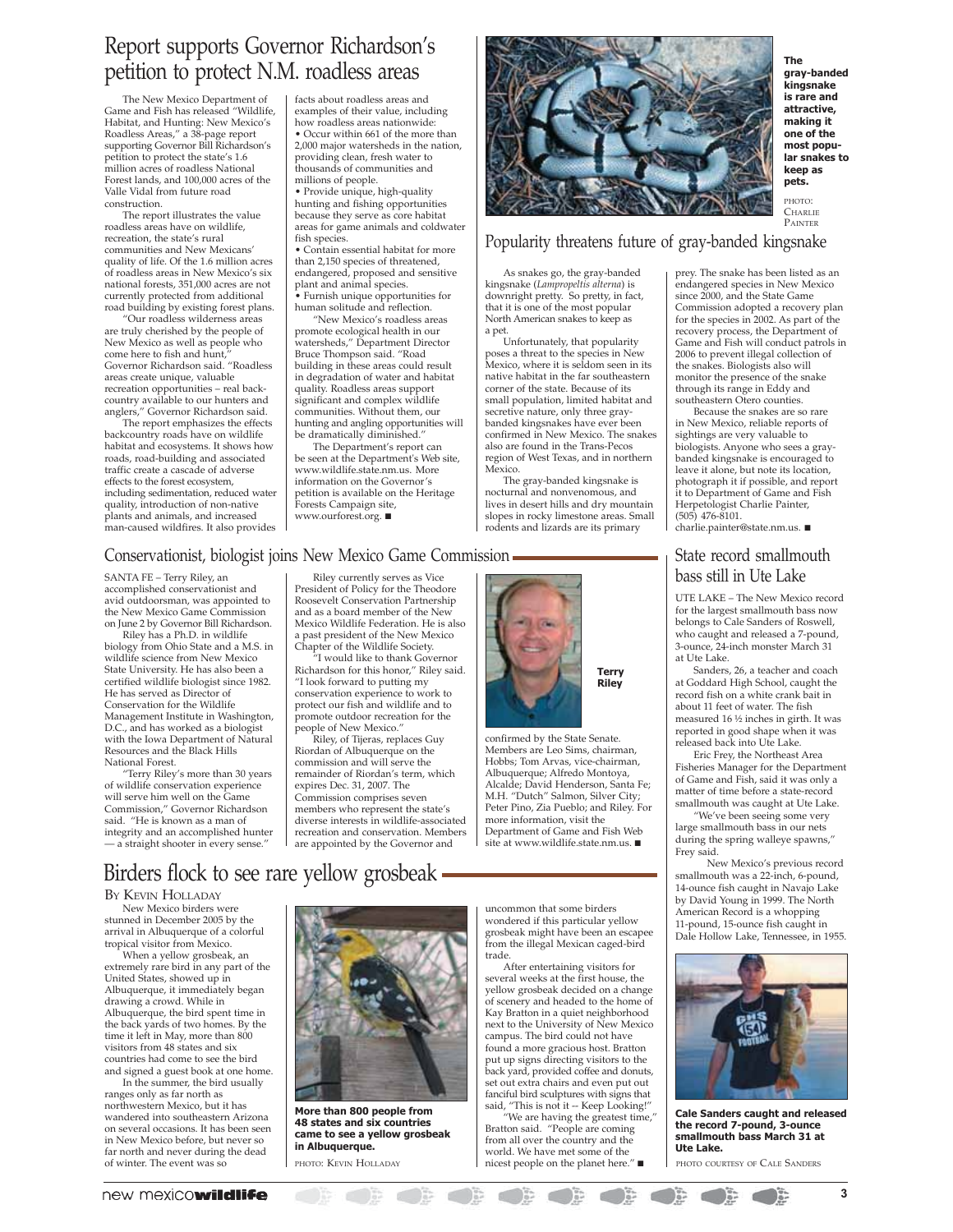

Fenton Lake tree-thinning project makes park safer for visitors, more hospitable for wildlife

### (left)

**The human-caused Lakes Fire burned 4,600 acres around Fenton Lake in June 2002.**

PHOTO: BILL PENTLER

### **BY DAN WILLIAMS**

Randy Trujillo has seen the hillsides above Fenton Lake at their best – and their frightening worst.

"There were times when it would take off and there would be a straight wall of flames from the bottom of the mountain to the top," Trujillo said. "Flames were jumping hundreds of feet into the sky. There was so much fuel; there was no way to stop it. We just had to stand back and get out of the way.

Trujillo, a ranger at Fenton Lake State Park, was one of the first on the scene of the 2002 Lakes Fire that burned 4,600 acres in two days. He saw where campers had set fire to an adult magazine, and then abandoned it in a fire pit. He and ranger Bill Pentler battled several spot fires that started when flaming magazine pages scattered in the wind. They watched as one spot fire jumped into thick brush, then into the taller ponderosas.

"All of a sudden, it took on a life of its own," Trujillo said. "It got real big in a hurry."

The Lakes Fire spared the campgrounds, but the hillsides around the park were torched. An overgrown forest was rendered to an unsightly, dangerous pincushion of blackened tree trunks – "like the aftermath of a war," Trujillo said. It was a scene Trujillo and others who visited the park would see for the next four years – until this summer, when a partnership of state and federal agencies began taking steps to reclaim 150 acres of forest within the park.

"As the property owners, we felt it was our obligation to make sure the park was safe and also to do something positive to protect it from future fires," said Mike Gustin, assistant chief of conservation services for the Department of Game and Fish. "We also wanted to do what we can to improve wildlife habitat and the overall health of the forest.

Fenton Lake and the surrounding property is owned by the State Game Commission and leased to the State Parks Division of the Energy, Minerals and Natural Resources Department, which manages the park according to a joint powers agreement between the agencies. The key player in the treethinning project, however, is the State Forestry Division.

"Forestry arranged for the grant money, and provided most of the expertise to get the job done," Gustin said. "Game and Fish and State Parks worked together on protecting archaeological sites in the area and addressing some of the project compliance issues.

Most of the \$205,000 in funding was through a Stevens Fund grant from the U.S. Forest Service.

Lawrence Crane, a timber management officer who is overseeing the project for the State Forestry Division, said the plan is to remove dangerous standing dead trees, and at the same time thin the unburned areas around the park to improve wildlife habitat and forest health. Phase 1 of the project was completed in April. Phase 2, the west side, is scheduled to start in October.

"The whole east side technically is done," Crane said. "When the project is completed this fall, the whole area will be safer for the public and we'll have better control over the outbreak of bugs that's happening in there. It will be better for fire prevention, better for forest health and wildlife."

The scene can be quite striking after the chainsaw crews move through a thinning area. Not much is left standing in the burned areas, where the trees have become so weak and decayed they would fall anyway. Even in the burned areas, however, crews are instructed to leave standing one to five "wildlife" trees per acre. The rest are left on the ground in a method called "lop and scatter," with no trees piled higher than 12 inches off the ground. Crane said those trees will gradually decompose over the next five years.



(left) **Wildlife trees, designated with a yellow "W" were protected from the significant tree thinning at Fenton Lake State Park.**

### (below)

**Jim Hirsch, a land specialist with the New Mexico Department of Game and Fish, looks across a large area cleared of trees killed during the 2002 Lakes Fire.**

PHOTOS: DAN WILLIAMS



"Once we're done, the area definitely will be more open," Crane said. "We'll also definitely see an increase in wildlife because of the openness. The only downside may be that there might be a little less shade and we'll see a lot of chips and stumps on the ground for a while. But in the long run, it's best for the park and the people.

Jim Hirsch, a wildlife biologist and lands specialist for the Department of Game and Fish, said the thinning project will greatly enhance wildlife habitat on both sides of Fenton Lake and its feeder stream, the Rio Cebolla.

"Wildlife definitely will benefit from this project, including some species of concern such as spotted owls, goshawks, the meadow jumping mouse and flycatchers," Hirsch said. "I also think we'll be seeing more osprey, bald eagles, deer and elk."

All of the thinning activities will continue to be conducted when they will have the least impact on state park activities and visitors. Noise levels are kept at a minimum and cutting near campgrounds is done only when visitors are absent. Park Ranger Trujillo said he hasn't had any complaints.

"I've had a few questions from people who would like to take some of the wood that's on the ground, and I've had to tell them that's not in the plan," Trujillo said. "Other than that, most of the comments have been positive. People are happy to see us doing something positive for the wildlife and to prevent another fire like the one in 2002. Nobody wants to see that again."  $\blacksquare$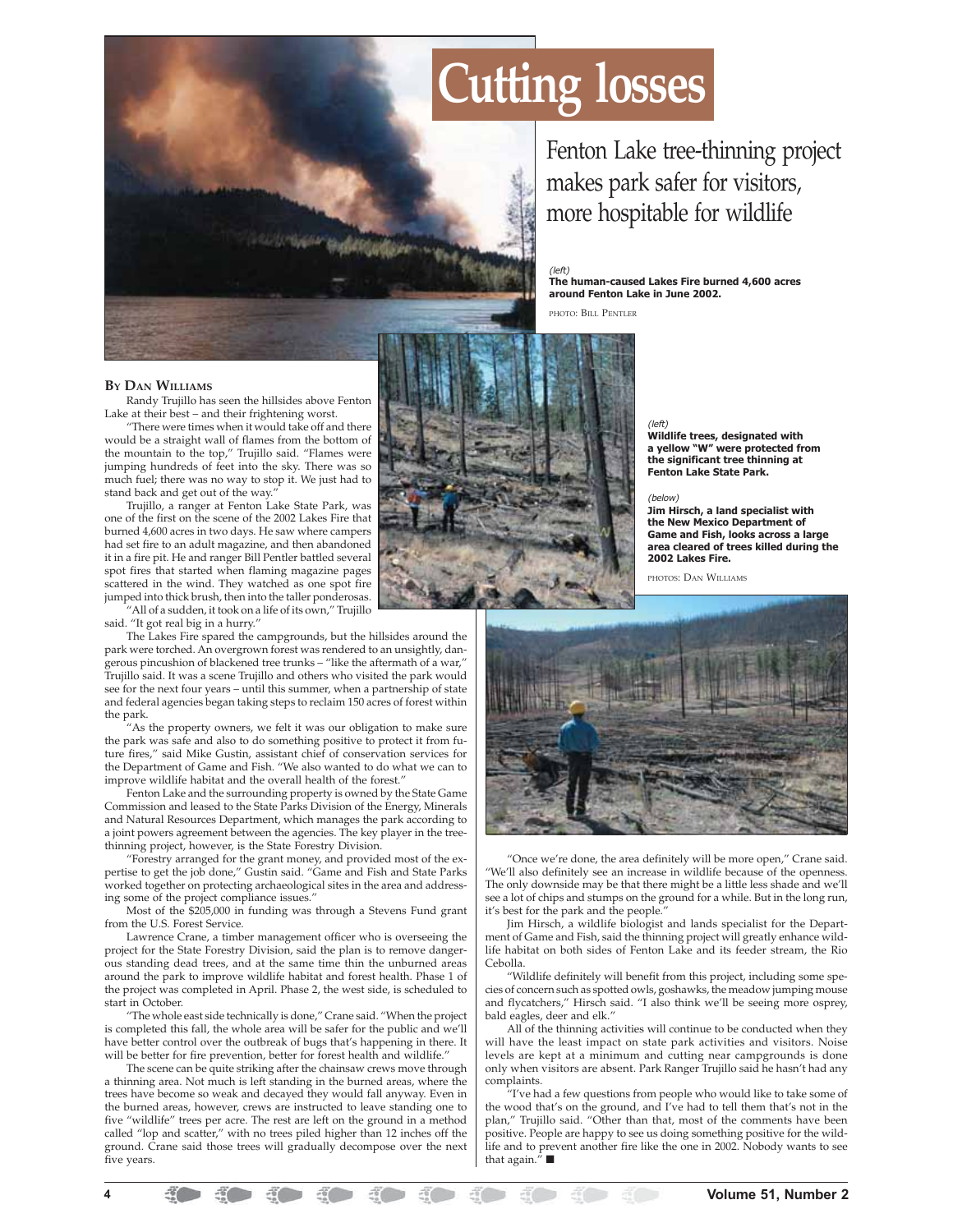# A conservation springboard **New Mexico wildlife strategy rated among nation's best**

The New Mexico Department of Game and Fish took a giant step for wildlife conservation in 2005 with the completion of a written strategy – a blueprint of sorts – that will guide efforts to protect and enhance the state's diverse wildlife ecology far into the future.

The Comprehensive Wildlife Conservation Strategy, also called the state's wildlife action plan, will ensure that New Mexico continues to receive federal funding through the State Wildlife Grants program. Congress has appropriated \$6.2 million to New Mexico through the program since it began in 2001. That amount has been matched by at least \$3 million in state and partner funds.

Congress directed states to develop the wildlife action plans in order to continue to receive the State Wildlife Grants. New Mexico's plan, 635 pages of information and perspective about the state's wildlife and key habitats, was accepted in February 2006 and praised as one of the most comprehensive in the country. Defenders of Wildlife, a national wildlife conservation organization, ranked New Mexico's report as one of the 12 best among plans reviewed from 54 U.S. states and territories.

"This strategy demonstrates our concern for wildlife and habitat resources here and across the nation," Governor Bill Richardson said. "It is our job to keep our wildlife populations healthy and sustainable, and we take that responsibility seriously. We have focused on strategic actions that are intended to keep common species common and work to prevent wildlife from becoming endangered."

The main objective of the plan – and the State Wildlife Grants  $-$  is to keep wildlife species off threatened and endangered lists, thus avoiding often controversial and expensive recovery plans and actions. In the past 10 years, annual spending on threatened and endangered species has increased more than sixfold nationwide to more than \$600 million. The grants program, along with state action plans, promotes conservation action before wildlife reaches that critical point.

"This Comprehensive Wildlife Conservation Strategy is the springboard to an important conservation future for wildlife in New Mexico and the Southwest," Department Director Bruce Thompson said. "It is a culmination of two years of efforts on the part of resource professionals, conservation organizations, commodity interests, private individuals, tribal interests, municipal governments and others to construct a better wildlife conservation overview for New Mexico."

### Species need help

New Mexico's Comprehensive Wildlife Conservation Strategy focuses on "species of greatest conservation need," key wildlife habitats and the challenges affecting the conservation of both. Planners generally define "species of greatest conservation need," as species that are declining or vulnerable, keystones of ecosystem function, restricted to small geographic areas, dependent on vast areas, and those of high recreational, economic or charismatic interest."

Overall, the plan identified 452 species of greatest conservation need in New Mexico. The list includes amphibians, birds, crustaceans, fish, mammals, mollusks, reptiles and even insects. Excluding insects, birds top the list with 74 species, followed by 66 mollusks and 42 mammals. Individual species "of greatest conservation need" were selected according to their associations with key habitats. For example, Gould's wild turkey, jaguar and Mexican gray wolves were associated with Madrean forests and woodlands, where habitat fragmentation threatens wildlife populations. Species associated with

plains and shortgrass prairie included the bald eagle, black-tailed prairie dog and the tiger salamander; while in riparian areas, beavers, Chiracahua leopard frogs and razorback suckers made the list.

### Strategies to action

The Comprehensive Wildlife Conservation Strategy not only lists the species of greatest conservation need, it also suggests actions to protect and enhance those wildlife populations and their habitats. Those strategies include working closely with other government

agencies, communities, landowners, sportsmen's groups and individuals. Projects funded through the State Wildlife Grants and matching funds have included:

- Establishing and maintaining a refuge to protect the Rio Grande silvery minnow.
- Chiricahua leopard frog restoration.
- Research and inventories of birds that inhabit the short-grass prairie.
- Research of burrowing owl population trends.
- Population surveys of Gunnison prairie dogs.

### New Mexico wildlife threats

Habitat degradation or loss is the most significant factor adversely affecting New Mexico's wildlife. As might be expected in a dry state, aquatic habitats and the lands immediately associated with them are at higher risk of alteration than other New Mexico habitats. Conversion to other uses, extraction of minerals or water, excessive removal of biological resources, and pollution present the highest probability of altering key habitats. The presence of non-native aquatic species also has considerable adverse effects upon native fish and other inhabitants of aquatic habitats.

**Habitat conversion:** Conversion of habitats to urban, residential, commercial, energy, recreation development, agriculture and other land uses have accelerated over the past century. Consequently, large areas of formerly contiguous landscapes have become increasingly fragmented and isolated. Many aquatic habitats have become altered and fragmented by dams and water diversions with such conversions.

**Pollution:** Concerns about pollution in New Mexico primarily are focused on aquatic habitats. Runoff from livestock feedlots, dairy operations and urban road surfaces introduces nutrients and contaminants to aquatic habitats. Petrochemicals from extraction sites and refineries also reach these habitats. Petrochemicals and mercury have been found in many of New Mexico's reservoirs. **Consumptive biological uses:** Logging, deforestation, fuel wood collection and improper domestic livestock and wildlife grazing regimes that reduce long-term plant and animal productivity can adversely affect species of greatest conser-



### **Habitat fragmented by roads and oil and gas development is one of the biggest threats to New Mexico's wildlife.**

PHOTO: DAN WILLIAMS

vation need and their habitats throughout New Mexico. In areas where multiple consumptive biological uses occur, concerns persist about the ability of these habitats to sustain viable and resilient wildlife populations.

The Department of Game and Fish strived to involve many interests in developing the Comprehensive Wildlife Conservation Strategy. Public involvement was encouraged through articles in more than 30 newspapers statewide. Drafts of the strategy were made available on the Department's Web site, where reviewers were encouraged to complete an on-line survey or simply share their thoughts by e-mail. Presentations were made to the New Mexico Wildlife Federation and the Native American Fish and Wildlife Society.

The Department also encouraged potential partners in the process by conducting several forums targeting local, state, federal and tribal government agencies and non-governmental organizations representing recreation, conservation, agriculture and energy development interests. In all, the scope, focus and content of the strategy were influenced by more than 170 individuals not associated with the Department of Game and Fish.

For more information or to read the entire text of New Mexico's Comprehensive Wildlife Conservation Strategy, please visit the Department's Web site, www.wildlife.state.nm.us and click on the "conservation" tab. Inquiries may be addressed to Department Planner Bill Graves, (505) 476-8023 or william.graves@state.nm.us. ■

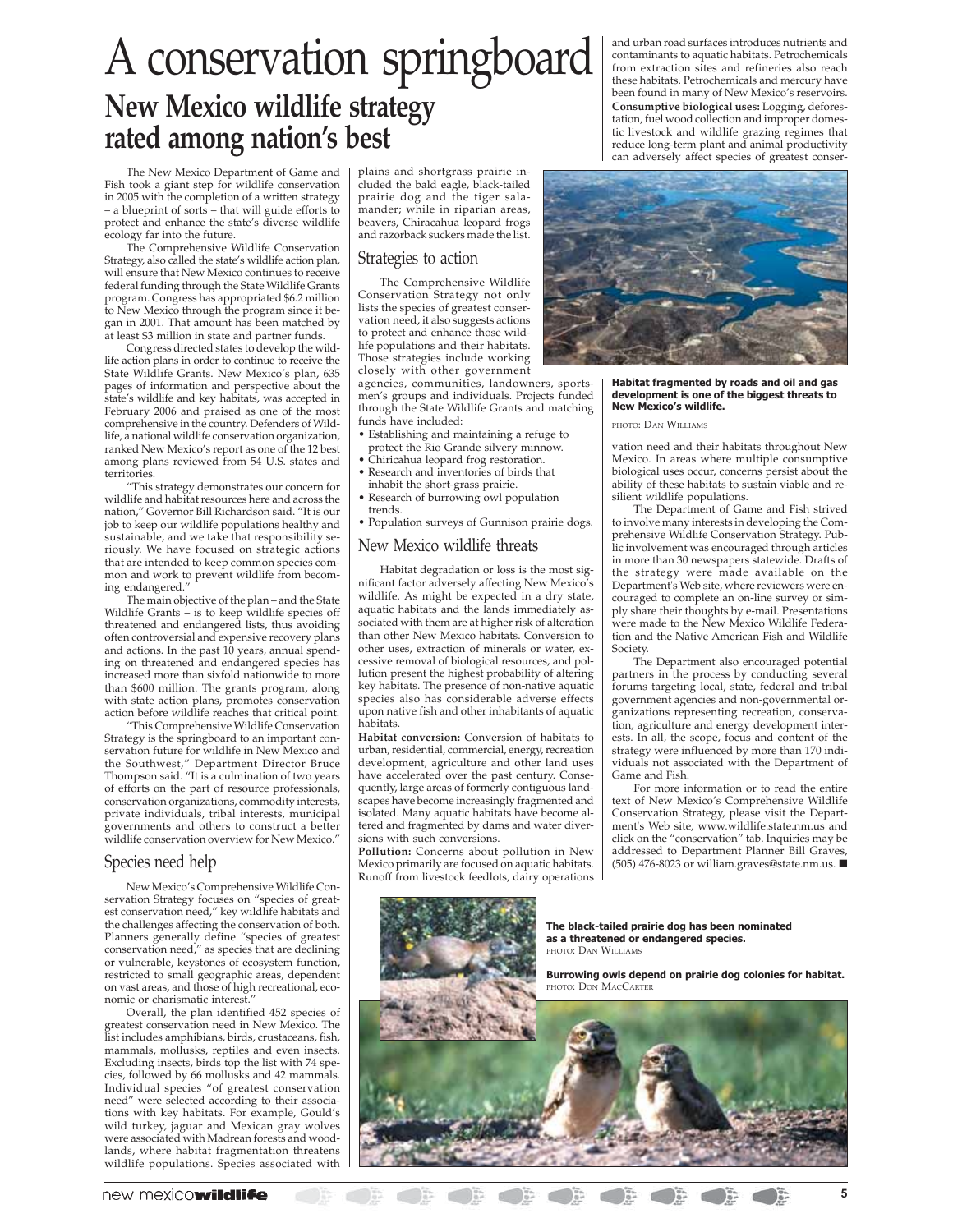# regional**outlook**



### **BY ROSS MORGAN**

Hunters in northwestern New Mexico are watching the weather forecasts and hoping for latesummer moisture and early snowfall in the high country to improve their chances this fall. Both are needed to make up for an exceptionally dry winter and spring of 2006, when fire restrictions remained in place in some areas well into the summer.

# **More snow in high country will help hunters in northwest**

If conditions remain warm and dry, elk and deer are likely to remain at higher elevations longer into the year until snowfall finally pushes them to lower country. This could make hunting difficult in many areas of northern New Mexico where most of the deer and elk are migratory, moving down from the high country as snowpacks grow.

Although hunts on public and private land will improve with more moisture, hunters won't see the full impact of the drought for another season, said Darrell Weybright, chief of big game management for the Department of Game and Fish.

"The dry conditions will be hard on the females and the fawns, and poor nutrition may affect antler size, but otherwise the condition of

the adult animals should be fair to normal," Weybright said. "The drought will have an impact on the herds in the long term, but this year there should be plenty of bulls and bucks to hunt."

This will be the second season for the statewide draw system for public land deer hunts. The draw is complete for this season, but for next year, hunters in the northwest are reminded that the permit and application process is different for private land hunts in Game .<br>Management Units 4 and 5A. Hunters wishing to hunt deer in Units 4 and 5A must obtain a specially designated form from the landowner on whose land they wish to hunt and apply with that form to the regular public draw. These forms can be obtained only from the Department of Game and Fish office in Albuquerque.

Antelope hunting in the northwest should remain fair to good this season because of last year's wet spring that contributed to a good survival rate on newborn

**Wildlife biologists are concerned about the effects the severely dry spring had on fawn survival in the state's already depressed deer herds.**

PHOTO: DAN WILLIAMS

fawns. In some areas, the number of permits was increased to maintain target populations. However, continued dry conditions could reverse those trends next year.

For more specific hunting opportunities in the Northwest Area, please contact the Albuquerque office of the Department of Game and Fish at (505) 222-4700 or your local conservation officer. If you are unsure who your local conservation officer is, you can obtain that information from the Albuquerque office. ■

*ROSS MORGAN* is the Northwest Area big game manager for the New Mexico Department of Game and Fish. He can be reached in Albuquerque at (505) 222-4707 or ross.morgan@state.nm.us.

### **Early snow in the high country usually means good hunting in northern New Mexico as deer and elk migrate to lower areas.**

PHOTO: DON MACCARTER



# **Follow the water to success during southwestern hunts**

### **BY LUANN TAFOYA**

Depending on your outdoor recreation interests, southwestern New Mexico has something for everyone in the fall.

If you're a hunter, now is the time to get the gear out of the closet and clean that lonely rifle. If you were successful in the draw, you might have a chance to hunt deer, elk, or even javelina. You also have the option of purchasing an overthe-counter license for dove or quail. If you are not interested in hunting, you can apply for other wildlife opportunities such as the Department of Game and Fish's new Gaining Access Into Nature (GAIN) program.



 If the current trend continues, drought and high temperatures will have a noticeable impact on our wildlife. The drought reduced fawn survival rates in the spring, but this hunting season should be a good one, despite hot and dry conditions. In fact, Kevin Rodden, the Department's elk manager in the Gila National Forest area, says hunters should have an easier time finding elk this year.

"Find a water source and you will find the elk," Rodden says. Although vegetation may not be as plentiful and antler growth may be compromised, elk populations in the Gila look good.

If you were lucky in the draw, "Javelina hunting this year will be awesome," Southwest Area Game Manager Pat Mathis says. If you've never hunted these critters before, it might be something you want to try. Javelina hunting is a challenging opportunity, whether you use a conventional rifle, handgun, muzzleloader or bow.

Small game hunters should have good luck for doves along the river, drains or canals of the Rio Grande Valley. Quail hunting opportunities will depend upon how much rainfall is received in different areas. Continued drought could mean fewer birds – and tough hunting –

this year. Don't forget to get written permission from landowners before hunting on private land. Wildlife watchers,

photographers and others interested in the outdoors can find some exciting opportunities through Gaining Access Into Nature (GAIN), a new program that provides activities not related to hunting or angling. Check out special GAIN tours and dates on the Department Web site, www.wildlife.state.nm. The Southwest Area will have a drawing for bighorn sheep viewing tours in January and February at Red Rock Wildlife Management Area near Lordsburg. The tours give participants excellent changes to see



the endangered bighorn up close in its natural environment. How many times can you say you've seen an endangered animal?

A couple of reminders: If you plan to hunt on federal land you .<br>will need to purchase a Habitat Stamp. Every hunter and angler also will need to purchase a Habitat Management and Access Validation for the hunting season. If you're hunting migratory birds, don't forget to get that HIP number on your license. These are a few things that conservation officers will check this year. Good luck and be careful this hunting season. ■

*LUANN TAFOYA* is the public information officer for the Southwest Area. She can be reached in the Department's Las Cruces office at (505) 532-2106 or luann.tafoya@state.nm.us.

**Good water sources are vital to sustaining good populations of quail statewide. The dry spring and summer of 2006 could mean tough hunting this fall and winter.**

PHOTO: DAN WILLIAMS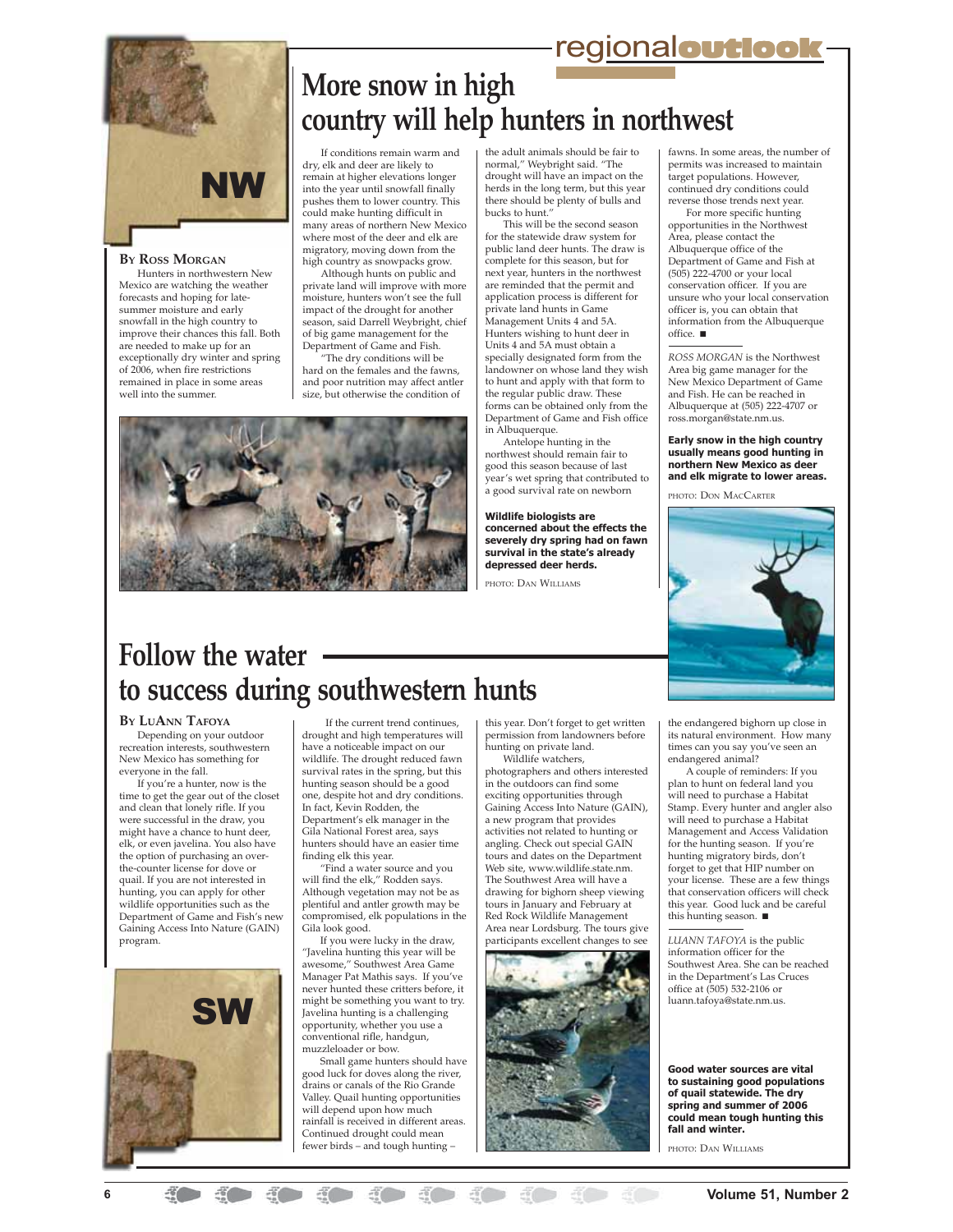# **Northeast antelope, elk in good shape despite extremely dry winter, spring** fall hunting forecasts

### **BY CLINT HENSON**

The hunting forecast will hinge on the weather this year in Northeastern New Mexico, including the Carson National Forest and Santa Fe National Forest. The region had good precipitation through the winter of 2004-2005 and continuing into the fall of 2005. That break in the recent drought allowed for deer, elk and antelope to regain more desirable birth rates.

Dry conditions through the winter and spring of 2006 were not as good for wildlife. High fire danger, constant winds and skies filled with smoke dominated the early spring season. All public lands enacted fire restrictions and some forests were closed to help reduce the risk of catastrophic fires. These differing weather patterns will bring unique hunting situations to the northeast hunting units. Warm, dry, windy conditions will keep elk at higher elevations longer into the year until deep snow drives herds to lower elevations. Hunters will find most wildlife in areas with reliable water sources.

Even though deer, elk, and antelope entered last winter in good condition, biologists are concerned about the effects the severely dry spring had on birth weights of newborns. Similar droughts in the past caused substantial reductions

in offspring survival.

Antelope populations have been increasing in the northeast corner of New Mexico near Clayton after many years of reduced numbers. Even with concerns for this year's survival of newborn fawns, hunters should be pleased with good numbers of quality bucks.

"After several years of reduced permits, some northeast antelope units have increased to a level that more buck licenses are now available and even some doe permits will be issued", said Michael Catanach, Northeast Area game manager in Raton.

Population surveys in the northeast have shown that numbers of elk and antelope are generally increasing. Both species are near population goals established by the Department of Game and Fish, the U.S. Forest Service and Bureau of Land Management.

The outlook isn't as bright for deer hunting. Like most areas of New Mexico and the western United States, northeastern area mule deer populations are still depressed. Recent studies in New Mexico have shown that nutrition may be the greatest factor in low mule deer population numbers, and drought will further hamper any rebounds by deer herds. Many deer in northern New Mexico have found

that urban areas are the best places to survive and raise their young. Deer often find small towns are the only areas where they can find high quality food and water sources. Unfortunately, deer used to living in towns are much more likely to be killed by an automobile collision.

Normal monsoon rains in July and August could bring enough moisture for wildlife to return to their usual fall behavior. If the region continues to be hot and dry, hunters' best strategy will be to seek game near reliable water sources.



# NE

For more information about fall hunting opportunities, contact the Department of Game and Fish office in Raton at (505) 445-2311, or call your local conservation officer. ■

*CLINT HENSON* is the public information officer for the Northeast Area. He can be reached at (505) 445-2311 or clint.henson@state.nm.us.

**Hunters may be hard-pressed to find heavy-antlered bucks this year because deer forage during a drought is not as nutritious.**

PHOTO: DAN WILLIAMS



### **Hunters who hike into the back country should find good populations of Barbary sheep in southeastern New Mexico.**

PHOTO: MARTY FRENTZEL

Game and Fish office in Roswell at (505) 624-6135, or call your local conservation officer. ■

*MARK MADSEN* is the public information officer for the Southeast Area. He can be reached in Roswell at (505) 624-6135 or mark.madsen@state.nm.us.



# **Hunters should find plenty of game in southeastern units**

### **BY MARK MADSEN**

Wildlife in southeastern New Mexico endured a dry and difficult winter and spring, but populations bolstered from good precipitation in 2005 remain good and hunters are looking forward to some excellent opportunities this fall. If conditions continue to be dry through August, hunters will find most game concentrated around reliable sources of water.



**A wet spring in 2005 sustained pronghorn herds statewide and should make for good hunting this fall. Continued drought could mean tougher hunting in the long term, however.**

PHOTO: DON MACCARTER

Fortunately, 2005 was a good year, precipitation-wise, throughout most of southeastern New Mexico, resulting in above-average survival of antelope and deer fawns and elk calves. Antelope hunters can expect to see more bucks during the fall hunts in most antelope game management units. Aerial surveys found healthy populations of bucks, with the Claunch, Corona, and the Santa Rosa areas being among the better places to hunt. Buck quality may be a bit poorer than last year due to the lack of moisture affecting forage in most areas. Muzzleloader antelope hunters can expect a good hunt this fall on Otero Mesa, where there is potential for harvesting some quality bucks.

Elk hunting in the Lincoln National Forest should be excellent this fall. Elk populations in Game Management Units 34 and 36 in the Sacramento Mountains remain high with good bull-to-cow ratios and the potential of finding quality bulls in both units. Elk numbers in the Capitan Mountains of Unit 37 remain relatively low. Once again, water may be a limiting factor this fall and most successful hunters will concentrate their efforts around reliable water sources.

Like the rest of New Mexico and the western United States, mule deer numbers remain low, primarily because of continued drought. Mule

deer populations in southeastern New Mexico are among the highest in New Mexico, with decent legal buck numbers in most units. Units 30, 32, 34, and 37 top the list of good deer units in southeastern New Mexico. For those deer hunters fortunate enough to draw a public permit or with access to private land, huntable numbers of whitetails exist in the lower Sacramento Mountains of Unit 34.

Barbary sheep hunters can expect another good year with high harvest success rates in units 29, 30, and 32. This holds true for those hunters who don't mind spending the time in the field and don't mind a little footwork to get back into those areas of public land with good Barbary sheep populations. Private land hunting in units 32, 36, and 37 should be excellent for those hunters who can afford the trespass fees. While population surveys are not completed for Barbary sheep, numbers seem to be increasing based upon hunter observations.

Bear and mountain lion populations remain good in the southeast, offering excellent potential for a quality hunt experience. Having access to dogs certainly increases your chance of harvesting a bear or lion. For more information about hunting in southeastern New Mexico, contact the Department of

 $\sum_{i=1}^{n}$ 

 $\bigcirc$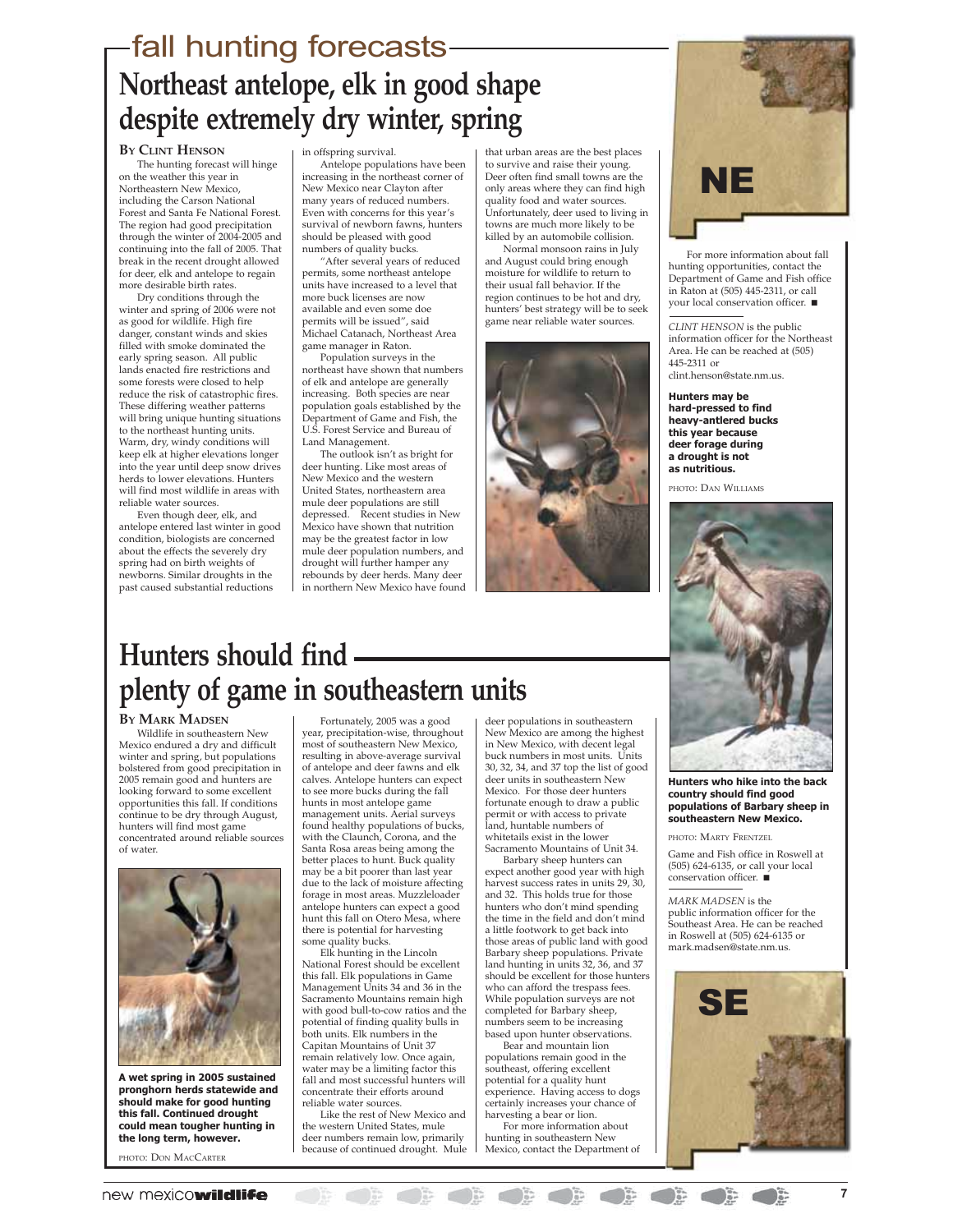# **FLUSH FUNDS** Grants help conservation-minded landowners enhance and restore habitat for game-birds

### **BY CRAIG SPRINGER**

### I'm leaning against the back

of my truck cleaning out my game bag, sifting out the old butterscotch wrappers and spent 20-gauge shells from my last foray afield. It's early. I'm eager to get behind a bird dog on this Roosevelt County ranch owned by George Hay. At daybreak, the sun turns the eastern sky a toasted orange, then rises quickly over the flat horizon.

I pause to watch a marsh hawk skirt over the mesquite and grasses, its wingtips held upward. I catch glimpses of its white rump as the bird wafts over the prairie hunting for food. Suddenly, its presence unnerves a covey of quail, and 50 or 60 birds take to the wing in a flurry. The hawk singles one bird out, but quickly gives up the chase, perhaps holding out for promises of an easier meal.

My promise this day is to see up close and personal what bird hunting can be like on lands properly managed by a landowner who has a view of the long horizon. Hunting guide Bob King of Santa Fe invited me to see some rangeland habitat improvements he helped rancher George Hay install, not just for improving quail hunting, but also to improve the lot of the lesser prairie chicken.

The Hay Ranch has been beneficiary of funding targeted at improving habitat for the little grouse on the prairie, and for quail. Dawn Davis, a prairie chicken biologist with the New Mexico Department of Game and Fish, says the Hay Ranch was awarded \$22,000 in 2003 through the Wildlife Partnerships Grant for private landowners. The money was appropriated by the state Legislature with the express purpose of improving wildlife on private land. To effect a change for wildlife, it obviously takes a willing landowner like Hay. Davis says Hay has a genuine interest in the birds. Being a businessman, he also has a healthy interest in doing what's best for his ranching operation.

The 50-section Hay Ranch is south of Pep on the highway to Lovington. George Hay is a third-generation Roosevelt County rancher, tall and lanky, salt-and-pepper hair, and a little bentover from his 80-some years of ranch life. His granddad emigrated from Ohio, seeking opportunity in the West. Hay speaks with a Texas drawl, his vowels played out for a good stretch. His ranch is fewer than 15 miles from the Texas state line, and many of his neighbors' ancestors were Texans by birth. Hay says his granddad had wanderlust in Ohio – and his itchy feet had something to do with his coming to New Mexico and establishing the ranch that's been around since 1916. Winter wheat and cow pasture — that's what grows here. And there's the ancillary crop: quail and prairie chickens.

### (this page)

**Hunting guide Bob King shows a wildlife water station and fencing he and ranch owner George Hay put up to keep cattle and pronghorn away from quail and prairie chicken habitat.**

**Far eastern New Mexico is the only region of the state that hunters can harvest a mixed bag of scaled quail, top, and bobwhite quail.**

PHOTOS: CRAIG SPRINGER



# Two species of quail

A high-strung bundle of bird-dog nerves, a pudlepointer, ranges out ahead of us. The dog is an odd breed, of German stock suited well for desert quail hunting. On this day, Candy has enough heart for the hunt to equal two dogs as we walk under a skullcap dome of powdered blue sky, broken only by the remnant cloud bank to the east. My 20-gauge rests over my shoulder and shinnery oak clips my pants from my shins to my knees. The shinnery oak doesn't get much taller than that, yet it produces acorns as big or bigger than larger oak trees. In this country, the shinnery oak is vital habitat for lesser prairie chickens and two species of quail, bobwhites and scaled quail.

The Hay Ranch and some property along the state line southward are the only places in New Mexico where you potentially can bump up scaled and bobwhite quail from the same covers.

Candy ranges out ahead of us, quartering between yuccas and cactus and bunch grasses. King trills on a whistle to hold her close enough. She's intent on finding birds. "She's birdy," says King, starting into a crescendo. "She's birdy, she's on birds . . . we have a point," he says, a little louder, more excited, as her quartering tightens to a zigzag. "Whoa, Candy-girl," he commands with an authority the dog understands. She's locked up tight like a spring, a skinny pencil of a tail wiggling nervously. As King approaches the dog, we hear a peep or two, a nervous rustle of brush and leaves, then the exploding whirr of wings in the wind. A mixed covey of bobwhites and scalies scatter in all directions. Like the morning marsh hawk, I am reminded that prey animals aren't so easily had by predators, even with the benefit of modern firearms. In that covey of 50-plus birds, we dropped only three.

It's no accident the Hay Ranch is flush with wild quail. Hay's conservation ethic and probably his generational roots to his granddad motivate him to do something for the birds – quail and prairie chickens. Lesser prairie chicken numbers are steadily increasing, but not yet to the point where we can hunt them. That's something



King and Hay would like to see changed. Working with the partnership grant, the two men improved bird habitat by fencing off small parcels of land to keep cattle and pronghorn antelope out of the native grasses. They laid 11 miles of pipe, built wildlife water guzzlers and planted native shrubs. But it's the water that might be the elixir.

"Rain cures all in New Mexico," says King, pointing to a small oasis where water spilled onto the prairie floor. We can see the difference in the vegetation. "Water is the key element to habitat improvement; there is the water you want to put on the ground for birds to drink, but we're also adding food and some cover to help birds."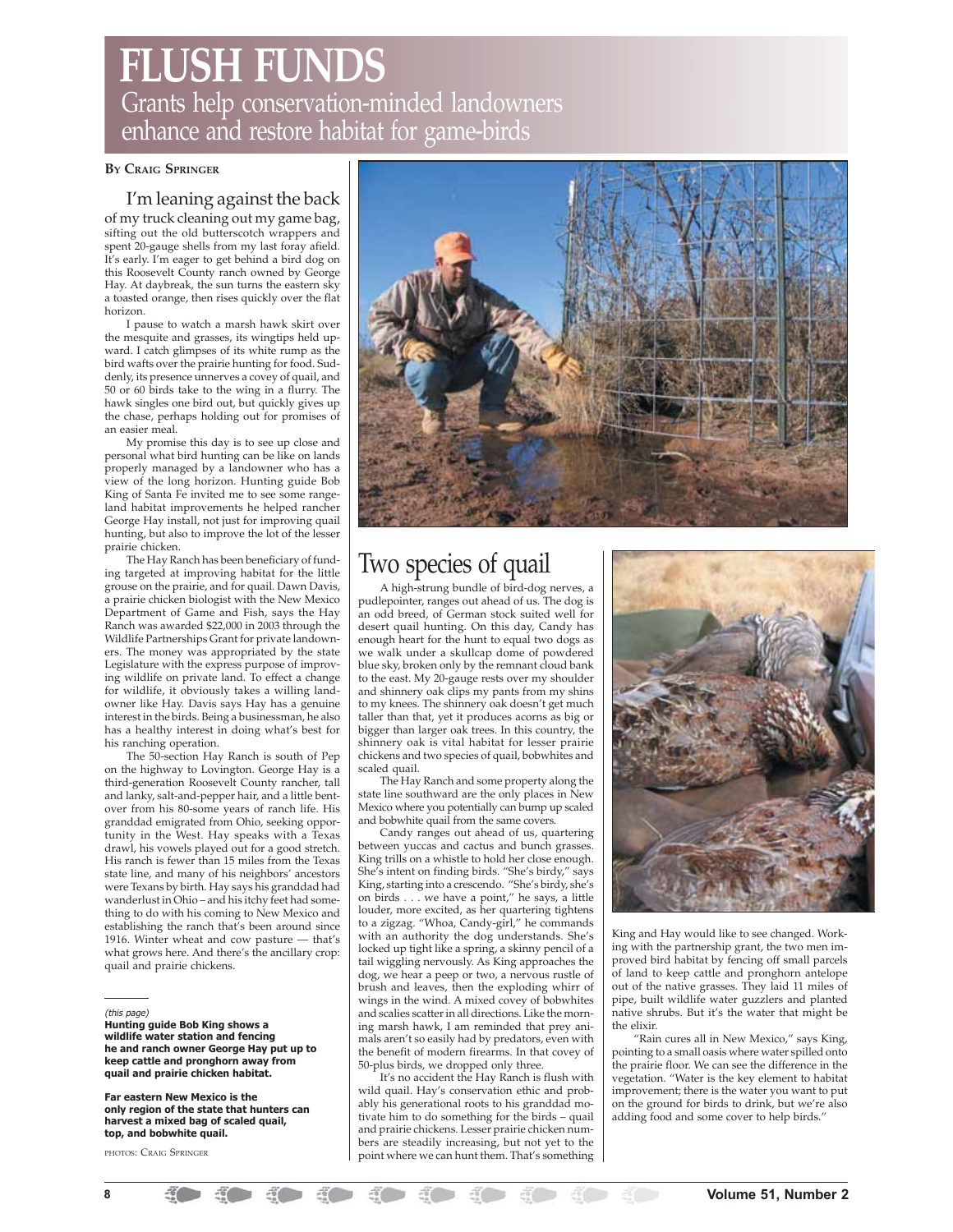# Fence, guzzlers working

King spent 48 hours on a trenching machine to bury pipe around the ranch. Hay and King have put out a dozen guzzlers and cattle exclosures so far and the birds seem to have responded very well. Though Davis says the habitat enhancements appear to be working, although the Department of Game and Fish has not yet conducted a post-treatment population assessment. Today's hunting experience may be a proxy measure of success. We bumped up easily 1,000 quail of both species, and at least 100 lesser prairie chickens took to the wing. These grasslands look sparse and unyielding, but the loose sands, moving continuously, have fresh tracks of birds and mammals almost everywhere. The sparseness of the land is deceiving.

Upland bird populations are naturally cyclic, with ups and downs normally associated with moisture – when it arrives and how much. It's no news that bobwhite numbers aren't what they used to be range-wide. Bobwhite quail were never a dominant species in southeast New Mexico, but things have been worse than what they are today. J. Stokley Ligon, a U.S. Biological Survey (today's U.S. Fish & Wildlife Service) biologist, wrote in his 1927 report to the New Mexico State Game Commission on the status of bobwhite quail:

"The birds evidently were most numerous in the extreme southeast corner of the state and in the Canadian River Valley, near Logan. Today there is hardly more than a trace of the native

# Good for chickens

King, whose business is based near Santa Fe, is attached to the Roosevelt County prairies, and he's motivated to see the chickens make a comeback. "It's wide-open and uncluttered … you can walk forever," King says as he motions with his arms spread toward the horizon. "It's far different than most any other place; I feel alive out here. When we can put hunters on prairie chickens and let them see and do something out here they'd otherwise not be able to do, then our work will be complete'

Davis says the work of private landowners and cooperation with the Department of Game landowners, like Mr. Hay, can adjust their operations to maintain grasslands while preserving a viable ranching tradition."

As with all investments, the rewards come later. On the Hay Ranch, the sweat-equity of a rancher and a guide, and the grant investment in habitat for birds already seems to be paying dividends. ■

*CRAIG SPRINGER* is a biologist, freelance writer and avid quail hunter who lives in Edgewood.









birds in this habitat. Their disappearance is wholly due to the destruction of ground cover – weeds and grasses. I was able to learn of three birds having been seen in the sandhills east of Portales, near the Texas line, in April 1926, and a few have managed to exist along the lower Dry Cimarron in Union County. Much of the eastern and southern sections of the state is suitable in altitude, topography, and climate to the bobwhite, but nowhere does favorable protective cover exist continuously... such areas are exposed to grazing abuse.'

Ligon knew cause and effect of grazing, and so does George Hay. Bird biologist Davis says part of the management practices Hay has employed for birds and cattle is a more intensive grazing management that, in the end, leaves more grasses on the fields for cows and birds.

and Fish, U.S. Fish and Wildlife Service and the Natural Resource Conservation Service has helped rebuild populations of lesser prairie chickens in eastern New Mexico. Programs such as the two-year Wildlife Partnership Grant and the current Landowner Incentive Program Grant are enticing more and more landowners to take leading roles in conservation. In 2005, 2,500 private acres were committed to conservation actions to enhance or recover range land conditions. The Landowner Incentive Program Grant contributed \$1.3 million toward habitat improvement projects for lesser prairie chickens.

"Preservation of native grasslands and proper management of rangelands will help increase lesser prairie chicken numbers," Davis says. "By understanding the life cycle and habitat needs of the lesser prairie chicken, private



(this page, clockwise) **Lesser Prairie Chickens are making a comeback in eastern New Mexico, thanks partly to government grants and habitat-conscious landowners.**

**A scaled quail sentry watches over a covey from its perch on a fencepost.**

PHOTOS: DAN WILLIAMS

**Windmills and water tanks help sustain quail, prairie chickens and other wildlife on New Mexico's eastern grasslands and plains.**

**Hours of hard work putting in water lines, wildlife guzzlers and fencing have paid off for Bob King and other hunters on the Hay Ranch, where the grass grows tall and the countryside is flush with quail.**

 $\begin{array}{c} \bullet & \bullet \\ \bullet & \bullet \end{array}$ 

PHOTOS: CRAIG SPRINGER

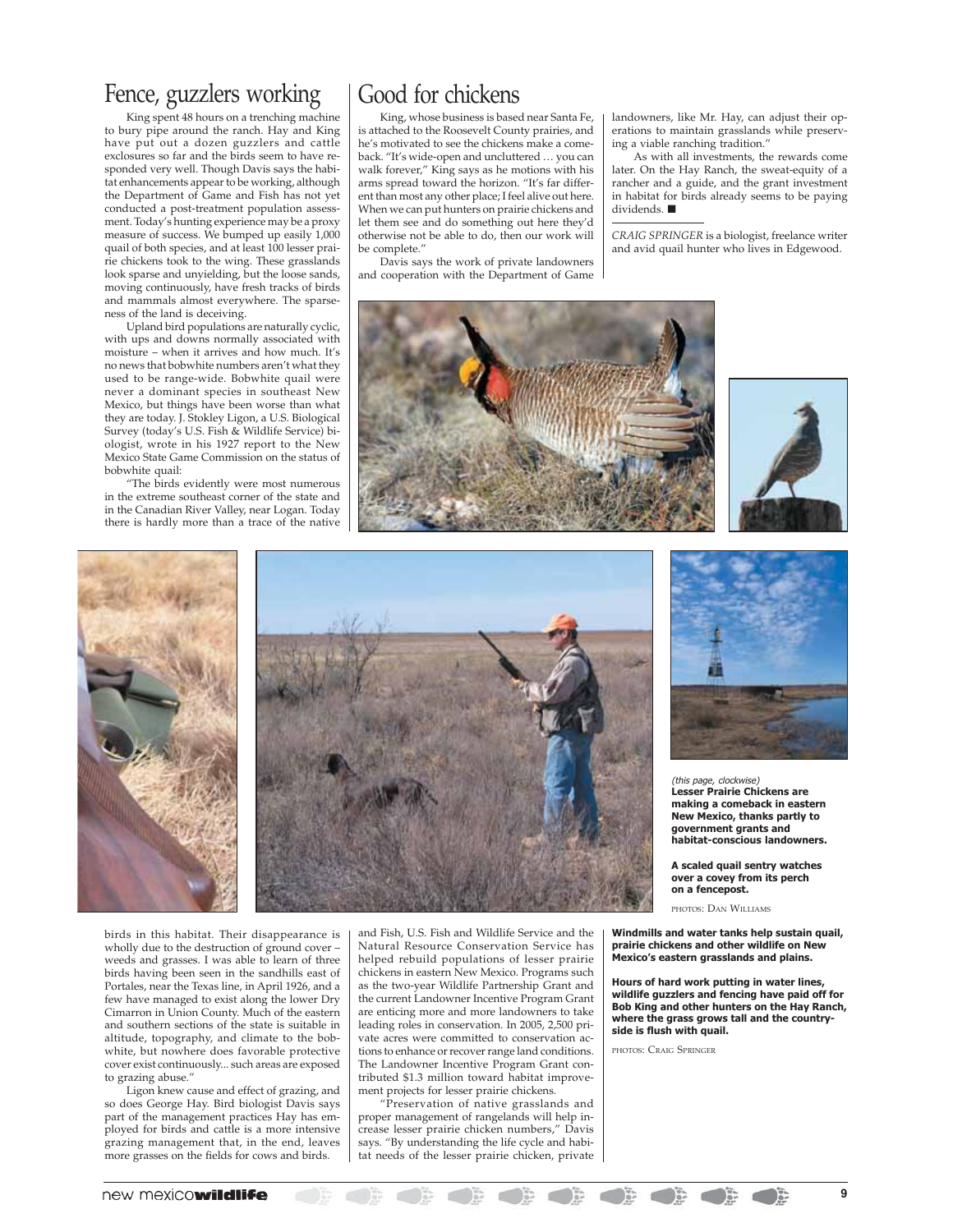# **A panorama of people and wildlife**

# **Recent archaeological finds span 9,000 years at New Mexico wildlife management areas**

### (Above left

and right photos) **Scottsbluff spear point fragments and Sierra Vista (or James Allen) point fragments; and a complete spurred end-scraper suggest that stone tool manufacture, animal butchering and hide working were undertaken 8,000 to 10,000 years ago at sites in northern New Mexico.**

(right) **These rare sandstone petroglyphs created during the Archaic period were found near a reliable water source in central New Mexico.**

### **ARTICLE AND PHOTOS BY ROBERT DELLO-RUSSO**

Recent archaeological discoveries at New Mexico wildlife areas have given us exciting glimpses into our cultural past. The discoveries illustrate how people in New Mexico hunted and gathered wild animals and plants over time and how prehistoric farmers in New Mexico adapted to their surroundings. Archaeological sites and objects documented in 2004-2005 provide evidence of human occupations occurring almost as early as the Pleistocene geological epoch (almost 9,000 years ago) and as recently as the mid-20th century.

As part of its mission to provide hunting, angling and other wildlife-associated recreation, the New Mexico Department of Game and Fish is charged with protecting important cultural resources on more than 50 Wildlife Management Areas encompassing more than 175,000 acres statewide. By identifying archaeological sites, the Department seeks to avoid damage, desecration, theft or vandalism, while encouraging responsible use of public lands. For the past few years, the program has begun to form partnerships with people, groups and government agencies with an interest or stake in our national historical heritage, whether it be prehistoric archaeological sites, sites of historical importance, traditional cultural properties or sacred use areas. This approach spans the histories of all ethnic groups and Native American tribes, nations and pueblos in and around New Mexico.



 Have you ever been exploring outdoors and found a colorful pottery sherd or a well-crafted arrowhead? There is always a thrill of discovery that accompanies such an event, but are you aware that much of the important scientific information about artifacts resides in their locational context – the spatial relationship between artifacts and other artifacts or features at an archaeological site? Once artifacts are removed from the landscape in which they are found, their information potential is damaged and our understanding of prehistory is diminished.



Archaeological sites and artifacts are precious and irreplaceable. That's why it is illegal to excavate sites or collect artifacts from state or federal lands. Laws protecting cultural resources have been in place since 1902 with the passage of the federal Antiquities Act. Because the

Department is committed to protecting sites on its properties statewide, specific locations of the archaeological finds discussed in this article will not be revealed. Rather, the various archaeological finds discussed below are categorized only by the general regions of New Mexico in which they were found.

Research during 2004 and 2005 covered numerous sites where evidence of human occupation ranged from about 8,000 BC to the present. Those periods of occupation include:

- The Late Paleoindian period represents the end of big-game hunting cultures. You may already be familiar with more well-known Paleoindian groups, such as Clovis or Folsom.
- The Archaic periods represent times when small groups of people made a living by hunting a wide variety of wild game and gathering many wild plants. Late Archaic
- peoples even began to experiment with growing corn. • The Basketmaker and Pueblo periods signify the development of farming cultures in New Mexico and include the era when Chaco Canyon was occupied. These peoples are now called Ancestral Puebloans because they are the direct ancestors of the present-day New Mexico Pueblos.
- The Protohistoric period represents the time just prior to the arrival of the Spanish conquistadors in New Mexico.

In all cases, occupation dates are determined by the presence of discarded projectile points such as arrowheads, or other stone tools, ceramic sherds, glass bottles, types of tin cans, metal implements or other time-sensitive artifacts. Time-sensitive artifacts are those that can be associated with a specific period of time. Known as "temporally diagnostic" artifacts, they generally have recognizable and distinctive forms or styles and have been dated elsewhere through radiocarbon (C14) or other dating techniques. Historic period artifacts are often dated by reference to archival sources.

### Late Paleoindian occupations

Three open-air sites discovered at a wildlife management area in northern New Mexico provide evidence of Late Paleoindian occupations (8,000 to 6,500 years BC). The Late Paleoindian period occurred at the end of the last major Ice Age, when large migrating mammals such as mammoths, mastodons and very large bison were becoming extinct and newer forms of animal species such as smaller bison, bighorn sheep, deer and elk were expanding their range. The changing climate at the time is thought to have altered the types of wild foods that were hunted and gathered by the Late Paleoindian foragers.

In contrast to earlier Paleoindians, who hunted large bison herds, Late Paleoindian foragers may have had only occasional opportunities to hunt bison and may have also hunted other large game, such as deer, and marsh-related small animals, plants, fish and birds. The presence of fossilized bone at one of the sites suggests that the remains of butchered animals are still buried in place, although the species of animal in this case is still unclear. Further scientific research at these sites may help us evaluate our ideas about Late Paleoindian subsistence.

Temporally diagnostic artifacts at these sites include a Scottsbluff spear point fragment, a Sierra Vista (or James Allen) point base, a largely complete Sierra Vista point, and a complete spurred end-scraper. These, in conjunction with the assemblage of other stone artifacts, suggest that stone tool manufacture, hunting weapon replacement, animal butchering and hide working were undertaken at the sites. Hunting weapons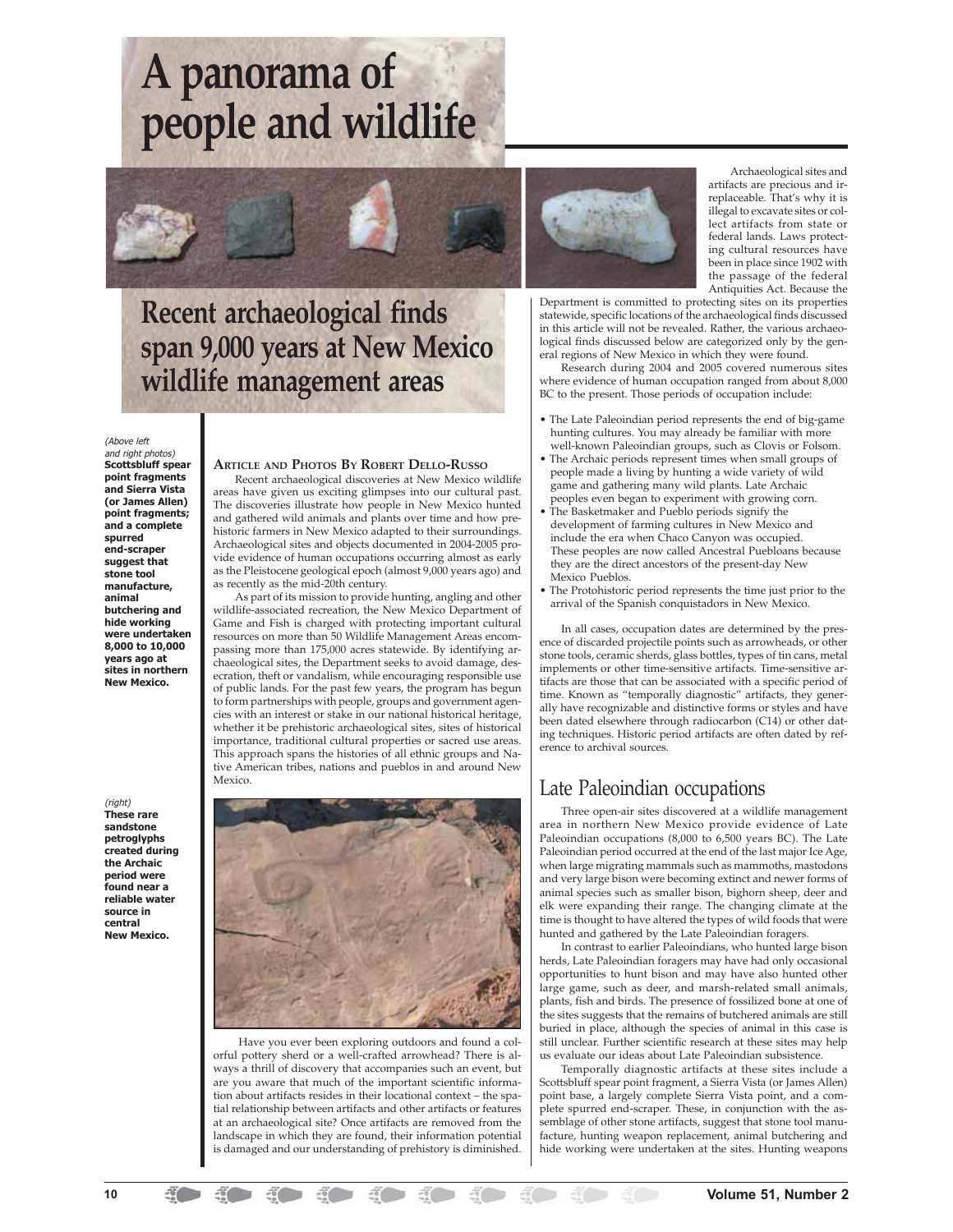probably consisted of thrusting spears and atlatls (throwing sticks) and their points were made of a range of different stone raw materials, including dacites, obsidians and cherts.

The changing focus on hunted and gathered foods during the Late Paleoindian period also suggests that Late Paleoindian groups moved across the landscape in new ways. To assess this possibility, laboratory analyses, using XRF (X-ray fluorescence) techniques, are under way to establish where the raw materials for Sierra Vista and Scottsbluff points were found.

### Middle Archaic and Late Archaic occupations

The presence of prehistoric hunter-gatherers at wildlife management areas during the Middle and Late Archaic periods is revealed at sites in northern, central and west-central New Mexico by hafted atlatl dart points and petroglyph panels. The open-air sites provide evidence of stone tool manufacturing activities, hunting-related activities and the early use of grinding stones. While the Middle Archaic hunters used San Rafael Sidenotched projectile points and stemmed projectile points known as the San Jose or Pinto type, the Late Archaic hunters used corner-notched En Medio style points and knives. Whether the difference in point styles signifies different groups of people or different approaches to hunting technology is currently unknown.

The Archaic petroglyphs, which were pecked into large sandstone slabs lying alongside an intermittent drainage, consist of numerous design elements, including a sunburst, a "onepole ladder", a circles of dots, a spiral, as well as a more readily identifiable hand outline. Archaic petroglyph panels are relatively rare in New Mexico and are often associated with a reliable water source, such as a spring.

### Early Formative (Basketmaker III-Pueblo I) occupations

Formative period occupations in northern, north-central and west-central New Mexico are indicated by obsidian Trujillo or Rosegate corner-notched arrowheads, and a similar obsidian artifact that is thought to have been used as a hafted knife. This knife was found in association with numerous early Basketmaker – Pueblo I type ceramics (undecorated graywares), an abundance of grinding implements and many remnant hearths or campfires. The reduction in projectile point size seen between the Late Archaic period and the early Formative period coincides with the introduction of the bow and arrow around AD 300, which suggests a change in hunting technique and possible changes in hunted prey species.

# Ancestral Puebloan and Protohistoric occupations

Several sites at management areas in central, west-central and northwestern New Mexico represent seasonal farming and processing camps occupied by Ancestral Puebloan and Protohistoric groups. At these sites are rock rubble mounds that represent the collapsed remains of masonry structures known as field houses. Field houses are generally thought to have functioned as seasonal habitations and storage facilities for prehistoric farmers and are often associated with animal processing areas. These processing areas were like open-air kitchens that included roasting areas, numerous stone tools, grinding stones, ceramic bowl and jar fragments, and burned animal bone. Deer remains were identified at one of the roasting features.

*...continued on page 12*





**Rubble mounds such as this one were once masonry structures believed to have been used by prehistoric farmers and hunters for storage and animal processing.**

### (above) **A small adobe homestead occupied between 1885 and 1920 still contained artifacts and other evidence that offered clues to the occupants' lifestyle.**

### How radiocarbon dating works

**In general, archaeologists know that the farther they dig down to find an object, the older it probably is and that objects found at the same level, or stratum, are close in age. This is helpful when comparing the relative ages of two items, but how can we get the actual age? And how can we compare the ages of items found at sites 50 miles apart?**

**The development of atomic physics in the early 20th century allowed scientists to understand the phenomenon of radioactivity. One naturally occurring radioactive material found in the atmosphere is carbon-14 (C14). As plants and animals use the air, their tissues absorb some of the C14. After they die, though, they no longer absorb the C14 and the material in their tissues starts to decay. Thus, C14 acts as a clock that is started when an organism dies. A proper reading of the clock gives the date, in years before present, of death. Using the radiocarbon technique on charcoal from an ancient campfire will tell archaeologists when the tree (source of wood for fuel) died, not necessarily when the wood was burned in the fire. Charcoal from annual plants, such as corn, provides a closer dating match between the time a plant died and the time people burned the plant in their campfire.**

 $\sum_{i=1}^{n}$ 

 $\begin{array}{c} \begin{array}{c} \text{if } \mathbf{r} \in \mathbb{R} \end{array} \\ \begin{array}{c} \text{if } \mathbf{r} \in \mathbb{R} \end{array} \end{array}$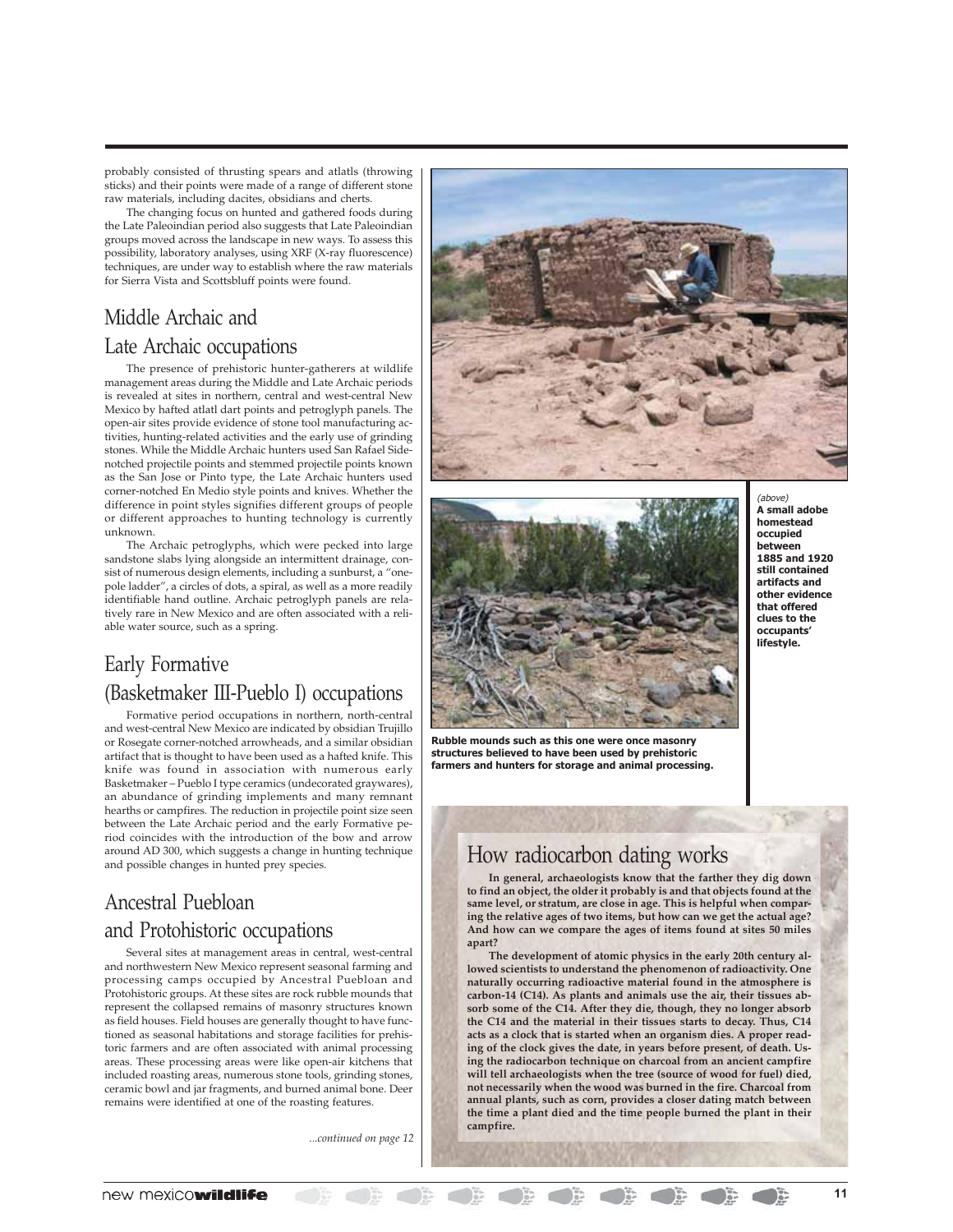# **Recent archaeological finds** *...continued from page 11*



### Historic occupations

More recent archaeological remains have been discovered at management areas in the central, west-central and northern portions of New Mexico. A small Historic period homestead, found in the central part of the state, was photographed, recorded and mapped. Based on the presence of certain types of glass bottles, tin cans and automobile parts found at the site, it is estimated that the site was occupied sometime between AD 1885 and 1920. The site currently consists of the remains of two small structures; some scattered trash; a probable privy

| <b>Human occupation</b><br>or c<br>in some N.M. Wildlife Areas<br>m |                         |
|---------------------------------------------------------------------|-------------------------|
| <b>Period</b><br>of occupation                                      | Approx<br>ŀ<br>Hato     |
| tte Paleoindian                                                     | 8,000-6,500 BC          |
| <b>Middle Archaic</b>                                               | 3,500-1,800 BC          |
| Late Archaic                                                        | 1,800 BC - AD 200       |
| Basketmaker B-<br>Pueblo I                                          | AD 200-1,100            |
| Pueblo II-III                                                       | AD 1.050-1.200          |
| Pueblo III                                                          | AD 1:200-1:275          |
| Pueble IV                                                           | AD 1,425-1,490          |
| Protohistoric.                                                      | AD 1,490-1,510<br>of tl |

outhouse; and a concentration of trash, known as a midden or a dump. The structures at the site were built of terrone (pronounced teh-row-nay) blocks, wood vigas, and a small amount of lumber for window and door frames. Rather than using the more common adobe blocks, which are formed from a mixture of soil and water and are laid in

courses like bricks in a wall, terrone (or sod) blocks are actually cut from a grassy or weedy area so the vegetation helped to hold the block together and can be laid either like bricks or stacked on edge. At this site, the blocks were stacked on their edges.

At a management area in the northwest part he state, the decaying remains of a mobile sawmill have been found. These facilities were quite prevalent during the early part of the 20th century in New Mexico and other western states at a time when the nation was experiencing an economic boom. When the trees in a given area had been cleared, the mill

was moved to a new location. Most areas where mobile saw mills operated are identified now only by the remains of the milling process – numerous piles of rotting wood slabs and saw dust scattered near a second-growth forest – usually Ponderosa pine. Occasionally, small cabins or other structures are found in association with the saw mill sites, suggesting that the loggers and sawyers lived, at least seasonally, where they worked.

### What is XRF?

**Archaeologists are often interested in how people and things moved from one place to another in times past. For example, knowing that a Clovis point found in Nebraska was made of obsidian (volcanic glass) from the Jemez Mountains in New Mexico tells archaeologists that obsidian tool stone not only traveled great distances during Clovis times (11-12,000 years ago), but that it also moved in a north-south direction, rather than an east-west direction. Such studies thus provide archaeologists with some understanding of how people (carrying stone) or how stone (traded by people) moved across a landscape.**

**But how do we accurately compare two types of stone? How do we know the obsidian came from the Jemez Mountains and not Yellowstone Park?**

**XRF, or X-ray fluorescence spectrometry, is one technique that can reveal the chemical composition of stone objects like projectile points and scrapers. While the chosen artifact is not destroyed in the analysis, its exposure to X-rays produces a trace element "fingerprint" of the specimen that can be compared with the X-ray fingerprint of other unworked stones. Just as with humans, many stone types, such as obsidians, have unique fingerprints. Thus, Jemez obsidians are measurably different in chemical composition from Yellowstone obsidians.**

**Hunters in the middle and late Archaic periods used different types of of projectile points and knives to hunt a wide variety of wild game.**

### Always time for hunting

It is apparent from the numerous archaeological resources on wildlife areas that various peoples in many regions of New Mexico have been hunting wild game, gathering and processing wild plants, and growing domesticated plants over several millennia. Hunting parties or campers in the past, as well as in modern times, left clues about their camps in the trash they left behind. From these clues, archaeologists can often determine the number of campers that visited a given site, the length of time the campers remained at the site, the kinds of weapons and other technology that the campers utilized, and even the kinds of foods processed and consumed at the site.



**Archaeologists are always delighted to find rare evidence of children, such as this toy airplane manufactured in 1935.**

At one more recent campsite in northern New Mexico, occupied sometime during the middle of the 20th century, archaeologists found that the campers drank beer, wine and coffee, smoked tobacco and heated with coal. Not too surprising. But, it also was discovered that not all of the campers were adults. Amidst all the domestic trash was a flattened and rusted child's toy – a Wyandotte Lockheed Vega pressed steel airplane – which was originally manufactured in Wisconsin sometime around AD 1935. As you can probably imagine, evidence of children in the archaeological record is rare – and sometimes the most exciting find of all<sup>.</sup>

*ROBERT DELLO-RUSSO* is an archaeologist with the New Mexico Department of Game and Fish. He can be reached at 476-8141 or robert.dello-russo@state.nm.us.



**A reduction in the size of projectile points coincides with the introduction of the bow and arrow around 300 AD.**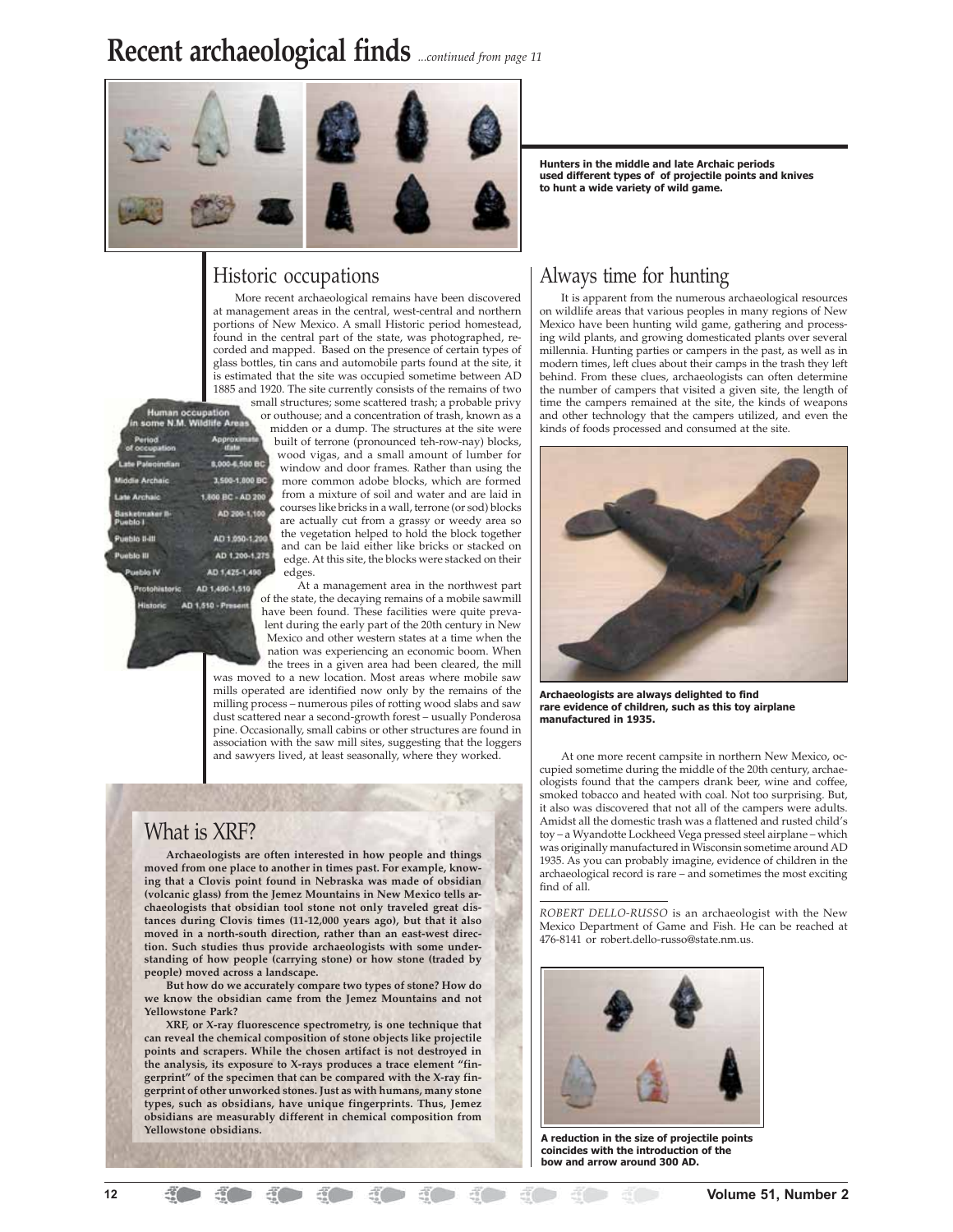# **Hunter Education** ◆Hunter Education◆Hunter Education

### *...continued from page 1*

president of the International Hunter Education Association. "Hunting-related incidents have dropped from a high of 42 non-fatal and six fatal in 1967, to three non-fatal incidents and one fatality in 2005, and no incidents so far this year."

The International Hunter Education Association's most current nationwide statistics say there were 93 fatal and 805 nonfatal hunting injuries in 2002, down 31 and 12 percent respectively in the past 10 years. The majority of those injuries were caused by "failure to identify target, shooter swinging on game, and careless handling of firearm," subjects that are stressed in all hunter education courses.

### **Would your instructor hunt with you?**

Ed Carpenter, a retired salesman, and David Wildes, a copy-machine mechanic, have been teaching hunter education for the Department of Game and Fish for more than 20 years. They are among a corps of more than 500 volunteer instructors statewide who altogether trained 3,284 students in 2005. Carpenter and Wildes estimate that they've trained more than 2,000 students since they started teaching.

"If you have the skills, it's rewarding to pass them on," said Wildes. He considers his efforts a success if his student can confidently answer "Yes," to a one simple question: "Would your instructor hunt with you?"

"We know we make a difference," Carpenter said. "We see it when the kids handle the firearms; we hear about it when we're out in the community. I've had fathers come up to me in Wal Mart or someplace and tell me that hunting isn't the same since their son took our course. They'll say, 'Now that my son knows the right way to do it, he's making me change my ways."

Despite all the positive statistics that say hunting is getting safer – safer than swimming, boating or even golf, according to the National Safety Council – instructors can't help but wonder when they turn on the news and hear stories like these:

**Sept. 1, 2001, 8:15 a.m. —** A 59-year-old bow hunter from Missouri was shot in the arm and chest with an arrow while he was on his knees scraping up pine needles for his blind in the Santa Fe National Forest. The 36-year-old shooter said he saw movement in the brush and thought it was an elk or a bear. The arrow shot from a 60-pound bow penetrated five to six inches into the victim's chest, collapsing his lung. He survived, and the shooter was charged with negligent use of a deadly weapon.

**Sept. 27, 2003, 9 a.m. —** Two men from Espanola were standing on opposite sides of a pickup, loading their rifles before heading out to hunt elk near Canjilon Lakes. One of the men loaded his .270-caliber rifle and then set it on the front seat of the truck while he put on his jacket. When he reached for the rifle, it discharged, hitting his hunting partner in the chest and killing him.

**Sept. 24, 2005, 4:16 p.m.** — A 10-year-old boy was in the back of a pickup, holding a .22-caliber rifle while his father was climbing into the truck during a rabbit hunting trip near Roswell. The boy apparently lost his balance and dropped the loaded rifle, which discharged, sending a bullet into his head. The boy was airlifted to a hospital in Albuquerque, where he died.

**Dec. 3, 2005, noon** — A 26-year-old Carlsbad man was quail hunting with his 6-year-old son. While the father was getting out of the pickup, his 12-gauge shotgun discharged, severely injuring his own left foot.

**Feb. 11, 2006, 5:30 p.m. —** U.S. Vice President Dick Cheney, 65, shot his friend and campaign contributor, 78-year-old Harry Whittington, with a .28-gauge shotgun while the two were hunting quail on Whittington's ranch. Whittington was struck in the face, neck and chest by birdshot pellets and was taken to the hospital, where he eventually recovered. Cheney was swinging on a bird when he shot Whittington, who was wearing a blaze orange vest and cap.



### **Top students earn big rewards**

Cheney, who had never taken a hunter education course, could have used some instruction from Dolly Aragon of Pena Blanca, one of the top students in her New Mexico hunter education class.

"I think it's something everyone should have," Dolly said of the 16-hour course. "It's fun and it's not that hard. You just have to pay attention and study the handbook. And in the end, it's fun because you can go out and hunt any animal you want… and be proud of yourself that you did."

Dolly was one of about 60 students who had perfect scores on the hunter education test, an accomplishment that earned her a place in the drawing for a cow elk hunt on Vermejo Park Ranch. The ranch donates 10 cow elk tags each year to students who ace the test. Dolly was one of the lucky ones.

"It was beautiful up there," Dolly said. "I was really nervous, but my father was there to help, and the training helped me remember everything… and I got my cow."

Dolly now carries her hunter education card on hunts with her father, mother and brother. It's a family affair that also inspired her father, Joseph Aragon, to take the test along with Dolly. He is now a certified hunter education instructor.

"I wanted to be an instructor because I wanted to help out my community," Aragon said. "I see a lot of kids out there who need some guidance, and since we've been having classes out here, I've seen a difference – the way they're handling rifles, even BB guns. It's good to know that maybe we're helping them be safer, more responsible. And the best part of it is that I learn with them – every time."

New Mexico's hunter education classes aren't just for kids. Adults attend the classes for various reasons, most commonly to meet hunter education requirements in states such as Colorado, which requires hunters young and old to have completed a certified course. At times, those students can be difficult, Wildes said. But it usually doesn't take long to turn them around.

"We have an area over there in the back of the room we call "grumps corner," he said. "That's where the guys sit who just need certification so they can hunt in Colorado or another state that requires it of all ages. They've been hunting for years; they know it all. Then when the class is over, it's funny how many of them will come up, shake our hand and tell us they learned something new. There are some rewards there."

Jennifer Morgan, assistant hunter education coordinator for the Department of Game and Fish, believes everyone should have hunter education training, no matter what age.

"Even adults should have it," Morgan said. "Frequently there are single parents who bring their children to our class because it teaches them how to handle firearms safely. Then, *...continued on page 14* **A perfect score on her hunter education test qualified Dolly Aragon of Pena Blanca for a chance at a cow elk hunt on the Vermejo Park Ranch.**

PHOTO: MARK **BIRKHAUSER**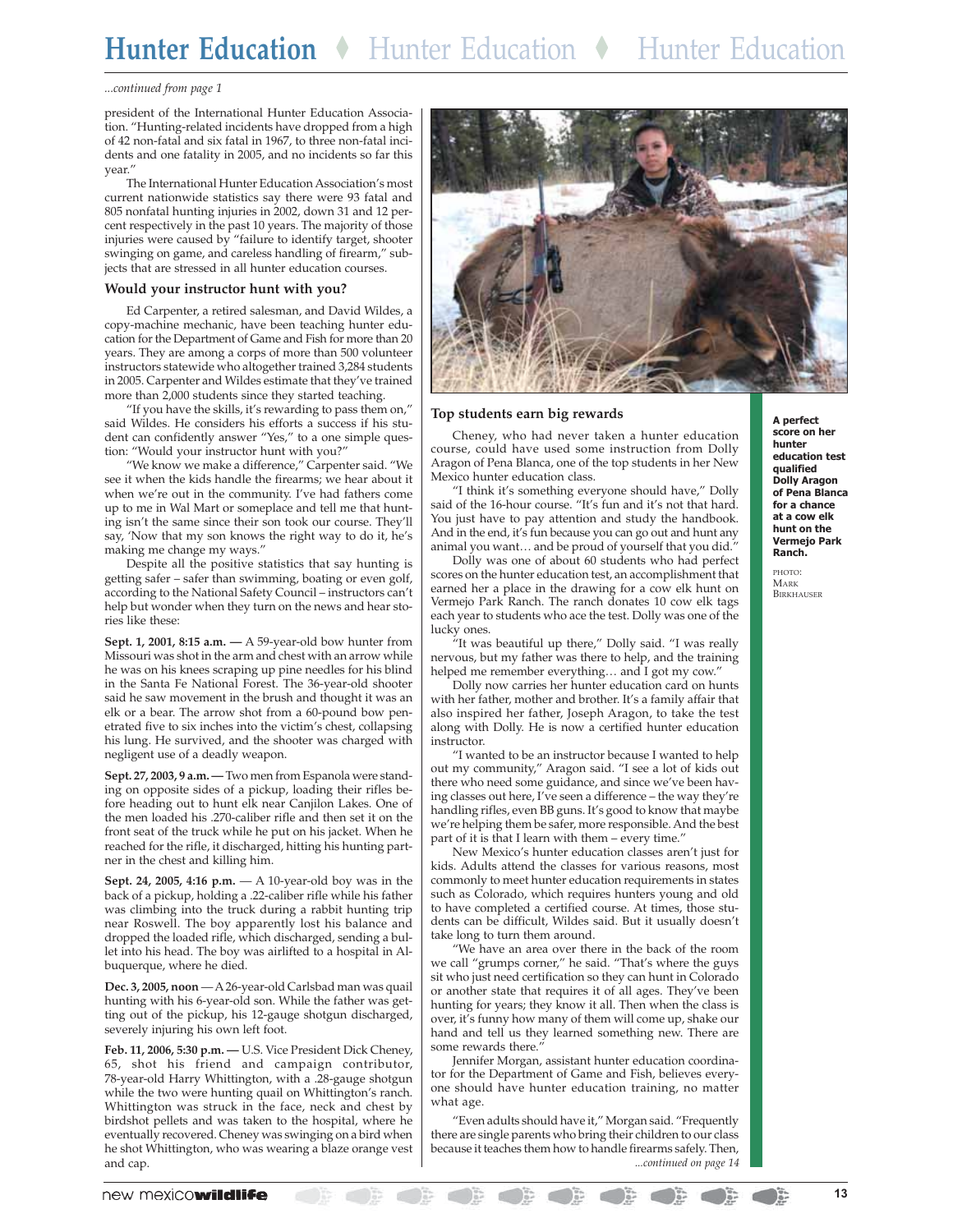*...continued from page 13*

they learn other things like how to be responsible, ethics and some things about wildlife and survival that maybe they didn't know. I've never had an adult go through the class who said they didn't enjoy it or that they didn't learn something new."

### **Firearms safety is for nonhunters, too**

Maili Ortega took her two boys to the class because they wanted to go hunting, but she said she would recommend the hunter education class to all families, whether they hunt or not.

"We're talking safety – how to handle firearms and do things right," she said. "You never know when a child is going to be in a situation where there is a gun. It could be at a friend's house, anywhere. Now I know if my boys find a gun, they'll know how to deal with it. Not knowing is why people get hurt."



Morgan said she worries about a gradual decline in the number of younger students taking the hunter education course. She said her best experience as an instructor is getting youngsters hooked on a lifetime recreational activity.

"These days, we're competing with the X-box and all those virtual reality games," she said. "If these kids don't pick up hunting and outdoor sports now, the chances of them picking it up when they're in their 20s or 30s are very slim." She said one benefit of the hunter education program is that it gets students off the couches and into the outdoors.

"When they come to class, they're coming in with essentially a clean slate," she said. "They have no bad habits. They absorb information like a sponge, and we get to give them skills they can use in the field. It's especially





New Mexico has no age restrictions on who can attend hunter education classes. Whether you're 5 or 55, once you get your hunter education card, you can legally hunt and shoot – unsupervised. Without hunter education, it is illegal in New Mexico for anyone under age 18 to possess or shoot a firearm outside a supervised competition or without adult supervision.

Sometimes, instructors question the motivation of a parent who brings a small child to class who is obviously too young to absorb the material.

"You can tell when a father is bringing in a kid just to get an extra license," instructor Willard Dunlap said. "We've had them as young as 5 in here. They may go hunting with their dad, but they'll never shoot. They're too young, too small to even properly hold a gun. We can't do much about that, except teach the kids the best we can. If somehow the kid passes, well…"

New Mexico's Hunter Education Program has certified more than 156,000 students since the training was first required in 1976. The course focuses on firearms safety, but it has changed considerably over the years, with the additions of instruction about bow hunting, survival, game care, wildlife identification and hunter responsibility. Many classes also contain a live-fire session in which students handle and fire various types of firearms at a gun range. Many children and adults appreciate the section about hunting with bows and muzzleloaders, which are becoming increasingly popular. The New Mexico Department of Game and Fish also offers special classes on bow hunting and archery safety. Although hunter education training is not required to hunt with a bow in New Mexico, some other states require it. New Mexico's course is sanctioned by the International Bowhunter Education Program and is accepted by other states.

rewarding to run into those kids or their parents a year or two later and they tell us it's the best class they've ever had... and now they want to go hunting all the time."

Carpenter said his goal is to make sure every student walks away from his class with the skills necessary to be a safe hunter. But he likes to take it a step or two further.

"I'm here mainly to teach them safety, but I like to see them go away with some ethics and a little bit of attitude to go with that," Carpenter said. "I want them to know how to respect wildlife and to treat game properly. We don't want them walking out of here with the attitude that "everything that flies, dies," or "happiness is a bigger gut pile."

Carpenter's objectives were shared by Ortega, who said hunter education has helped open doors to a healthy family activity she can enjoy with her sons.

"When I was growing up, the guys went hunting and the girls weren't allowed," she said. "So with my boys I wanted to do something totally different, something we could do to have fun, be outdoors, get as dirty as we want. First we learned how to process animals, then we learned to hunt."

Wildes has seen hunter education undergo many changes since he started teaching in 1978. He and other longtime volunteers worry that shifts toward more online and self-study options may impact the program's effectiveness. But Morgan said the course changes, meant to help offset declining numbers of volunteer instructors and for hunters' convenience, will never fully replace the program's hands-on instruction.

"We will be moving toward online instruction, but we will never take the eight-hour classroom component out of the program," Morgan said. "Without the hands-on activities, there would be no way for us to evaluate how safely a student deals with the firearms in different situations."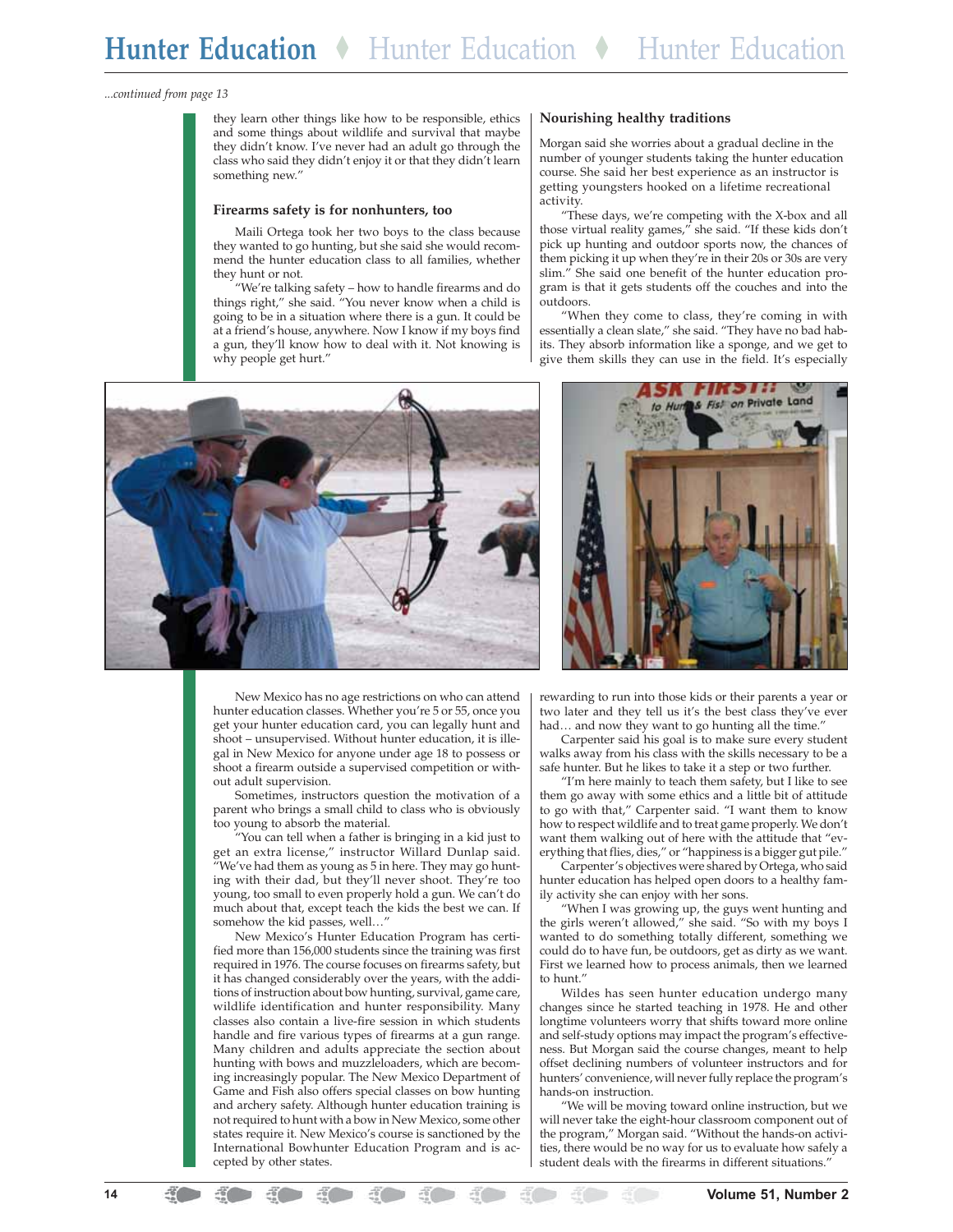The Department currently offers an optional accelerated version of the standard 16-hour classroom and live-fire sessions. The accelerated course is limited to students ages 11 and over and allows students to complete eight hours of home study, followed by eight hours of combined classroom, hands-on exercises and testing activities. Now in its third year, the course has been popular with adults who need certification to hunt in other states or for young students from families with hunting or outdoor backgrounds.

Veteran instructors Wildes and Carpenter have their own, admittedly selfish, views of the move toward online and home-study hunter education. The classrooms and the gun ranges, Carpenter said, are where old instructors learn new tricks.

"Every class, we learn something," Wildes said. "Sometimes it's really simple, something mechanical we never thought of before. Sometimes it's just a new way of looking at things – a different attitude."  $\blacksquare$ 

### (opposite page, L-R)

**Dan Brooks, chief of law enforcement for the New Mexico Department of Game and Fish, was an archery instructor at the 2006 New Mexico Outdoor Expo, which annually showcases the Department's Hunter Education Program.**

**Ed Carpenter of Albuquerque has been teaching hunter education for 20 years.**

PHOTOS: DAN WILLIAMS

### (this page, L-R)

**Hunter education students know what to do when they encounter a handgun, no matter what type.**

**Volunteer Hunter Education Instructor John Yeager of Bosque Farms helped 4-year-old Cole Abernathy take his first shot with a muzzleloader during the 2006 New Mexico Outdoor Expo.**

PHOTOS: DAN WILLIAMS





# Hunter Education in New Mexico • Fast Facts

**Who needs it?** By law, any person under age 18 must have successfully completed the New Mexico Hunter Training Course or an approved course from another state before buying or applying for any type of firearm hunting license in New Mexico. Youths under 18 must carry a hunter education certification card while hunting. Colorado and some other states require everyone to have hunter education certification, regardless of age.

**Age limits:** People of all ages can take the course, although children at least 11 years old are more likely to understand the materials and have a better chance of passing. Children ages 10 and under must be accompanied by a parent or legal guardian at all times during the course.

### **Cost:** Free.

**Course options:** The standard course is 16 hours, usually conducted from 8 a.m. to 5 p.m. Saturday and Sunday. Persons ages 11 and over can take an accelerated course that includes home study followed by eight hours of hands-on activities, instruction and testing.

**Bow hunting education:** Bow-hunter education is not required for archery seasons in New Mexico, although some other states require it. However, some bow-hunter education is offered in firearms classes, and the Department of Game and Fish offers special classes sanctioned by the International Bowhunter Education Program. For more information about bow-hunting classes, call (505) 222-4731.

**Find a class in your area:** Visit the Department Web site, www.wildlife.state.nm.us and click on the Education tab. Or call (505) 222-4731.

**Volunteer to teach:** The Department welcomes more hunter education instructors. Instructors must complete a current Hunter Education course and an Administration and Orientation Workshop. For more information, call (505) 222-4722.



 $\rightarrow$ 

 $32 - 10 = 10$ 

 $\bigcirc$ 

( ) 第

 $\begin{array}{ccc} \bullet & \bullet \\ \bullet & \bullet \end{array}$